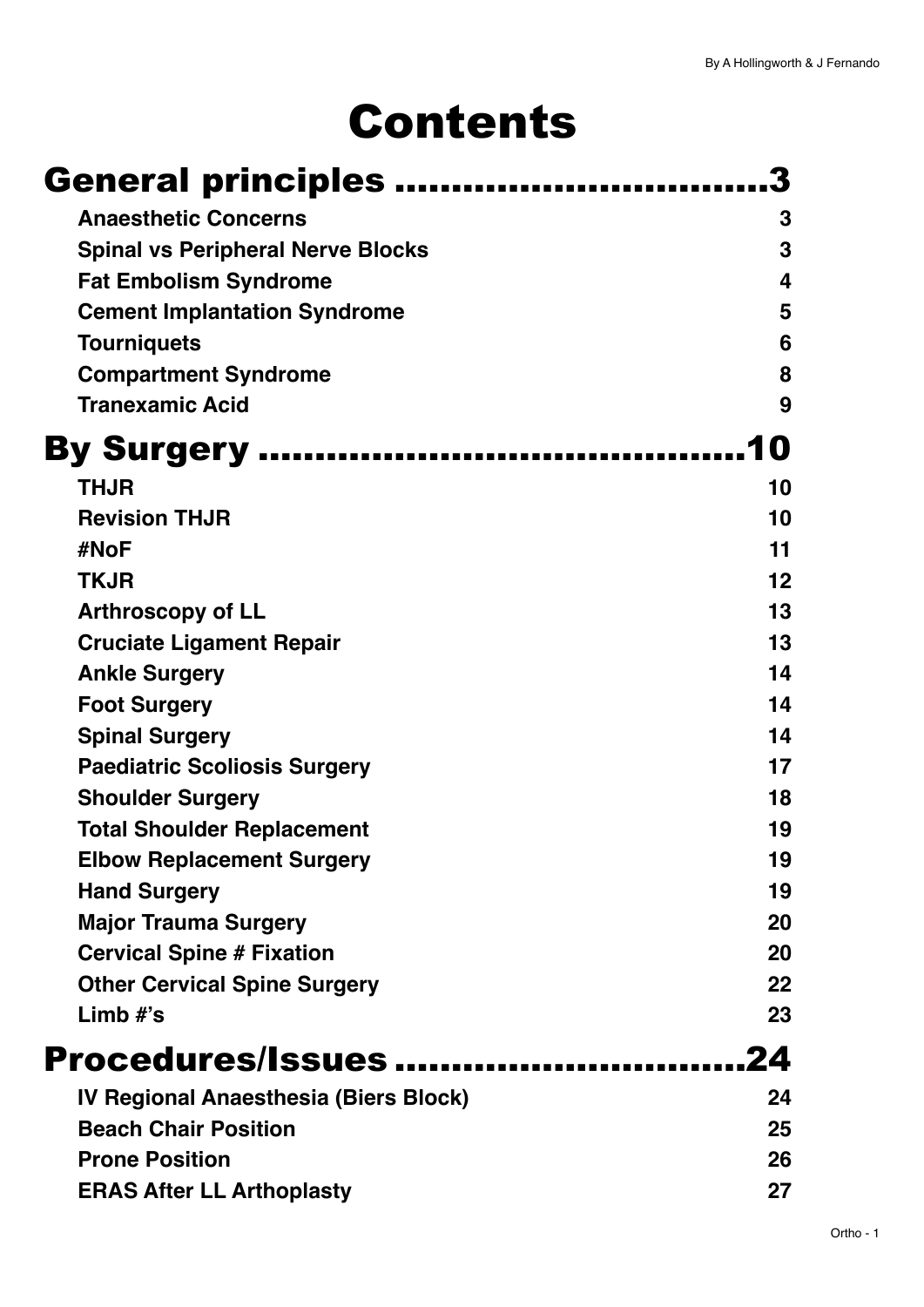### **[Necrotising Fasciitis 27](#page-26-1)**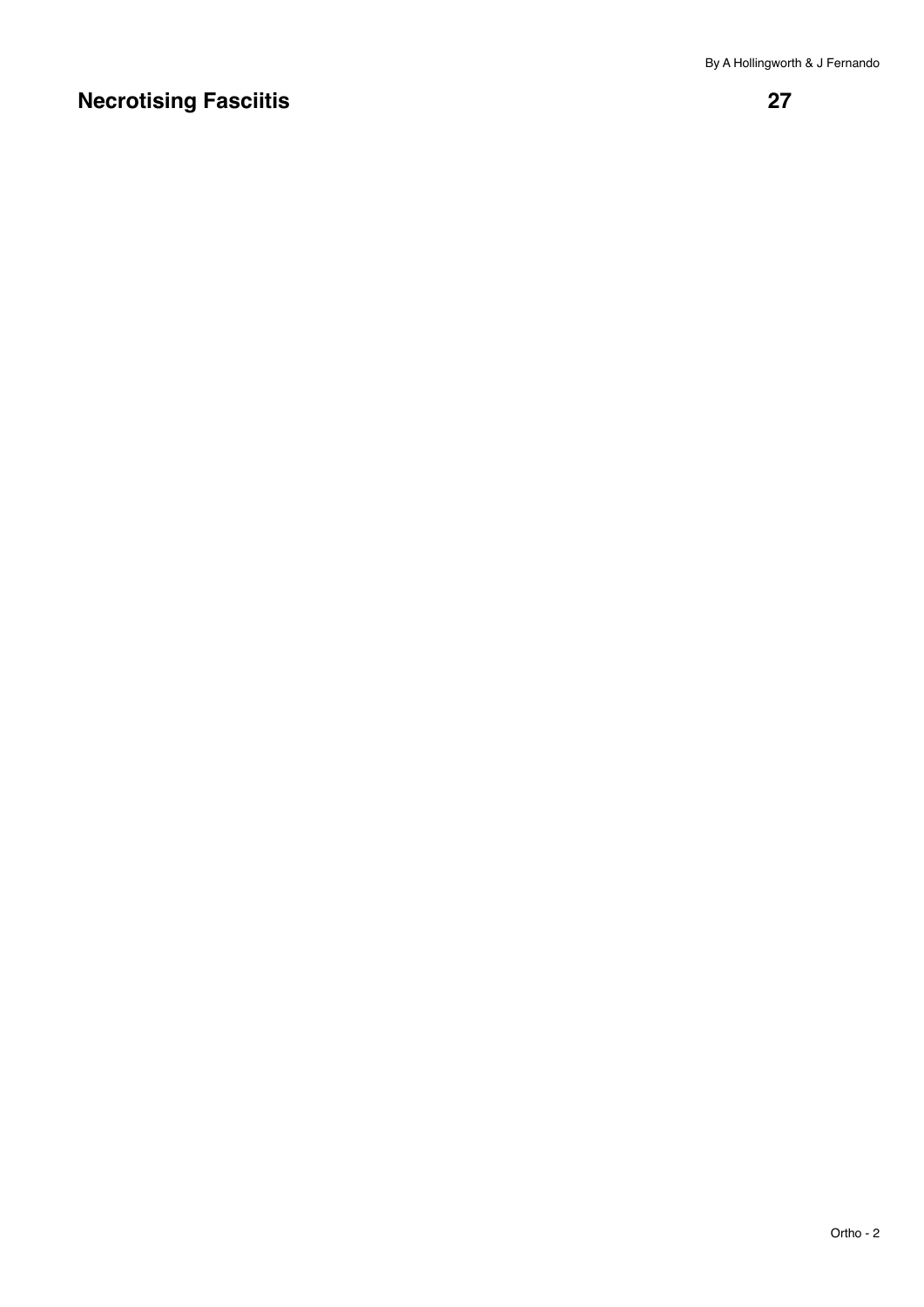# <span id="page-2-0"></span>General principles

### <span id="page-2-1"></span>Anaesthetic Concerns

#### Preoperative Management

- severe arthritis limits CVS and RESP assessment
- RA -> think atlanto-axial instability
- anticoagulation and regionals need to be organized properly ie timing of LMWH
- high risk of VTE (prophylaxs with TEDS, pneumatic calve compressors and LWMH)

#### Intraoperative Management

- IV A/B
- careful positioning to avoid nerve and soft tissue damage
- blood loss can be significant (cell salvage effective)
- consider invasive monitoring
- catheter for long procedure or neuraxial technique
- maintain normothermia

#### Regional Anaesthesia

- regional cal be used for all joint replacements
- Regional +/- sedation
- advs:
	- ‣ ↓postop analgesia requirement
	- ‣ ↓PONV
	- ‣ improved outcomes in hip & knees surgery
	- ‣ ↓bleeding allowing improved fixation of cement & prosthesis
	- ‣ surgeons prefer operating conditions under regional

#### Post operative Management

- good analgesia important

- NSAIDS -> effective but ask surgeons

## <span id="page-2-2"></span>Spinal vs Peripheral Nerve Blocks

### Epidural

- disadv:

- ‣ standard risks of insertion
- ‣ analgesic benefits compared to PCA limited ot 4-6hrs post op
- ‣ hypotension
- ‣ urinary retention
- ‣ bilat motor block preventing mobilisation

### **Spinal**

- advs:

- $\rightarrow$  quick
- ‣ reliable onset & offset
- ‣ simple to perform
- ‣ co-administration of multiple drugs
- disadv:
	- ‣ standard risks
	- ‣ require specific coagulation & platelets targets
	- ‣ not recommended if on clopidogrel/other anticoagulants
- intrathecal opioids:
	- ‣ fentanyl rapid onset, short duration of action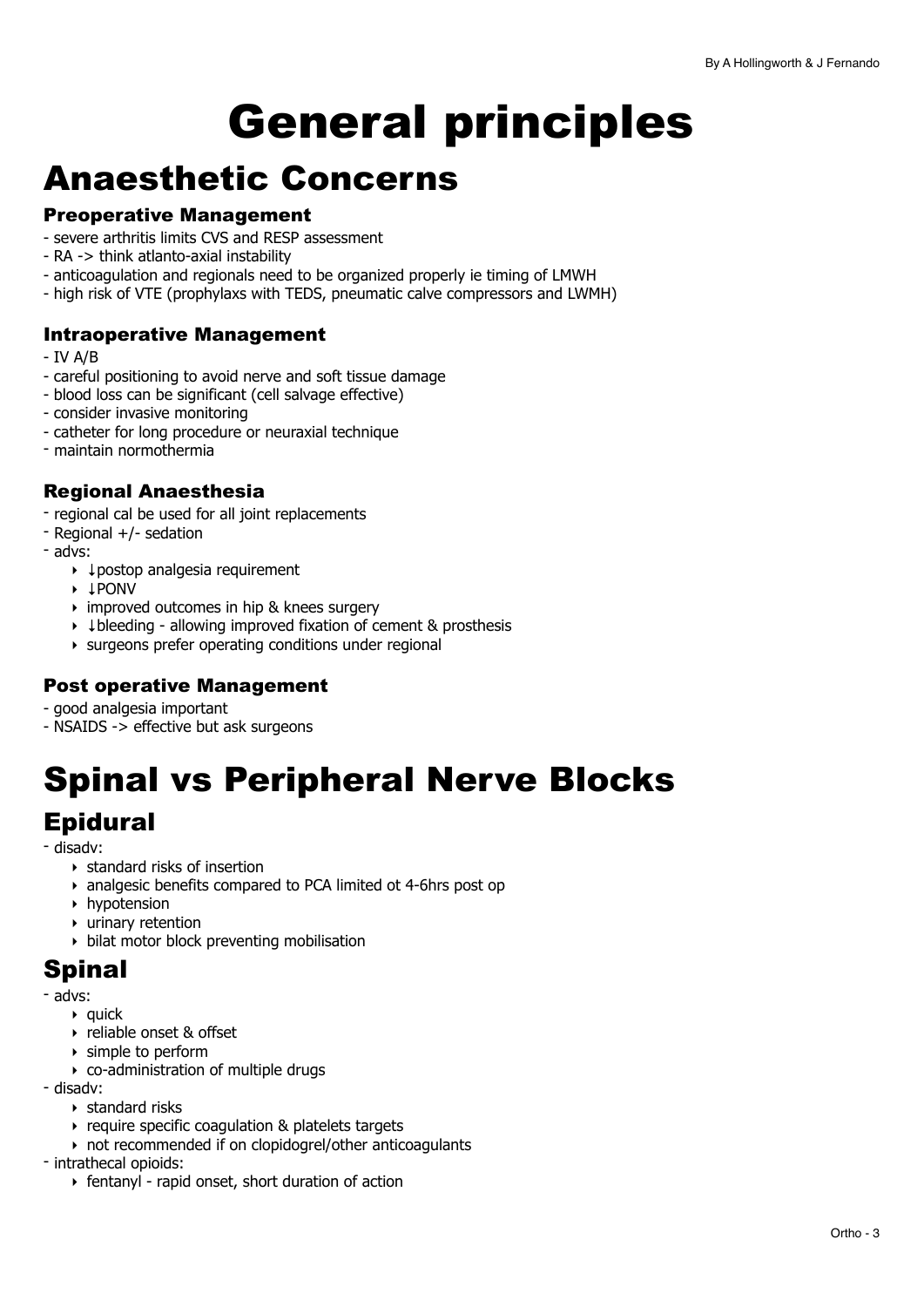- ‣ morphine
	- slow onset & offset with cephelad spread
	- THJR  $\sim$ 100mcg pain relief for 21 hrs
	- TKJR less efficatious. 200mcg = single shot femoral
	- SE's: PONV, pruritis, urinary retention, hypotension, ↓RR

### Peripheral Nerve Blocks

- advs:

- ‣ low risks during insertion with US
- $\rightarrow$  excellent analgesia with minimal motor block
- ‣ limits reflex mm spasm
- ‣ avoids intrathecal opioid SEs

## <span id="page-3-0"></span>Fat Embolism Syndrome

#### - causative theories:

- $\rightarrow$  mechanical theory = emboli into lungs
- $\rightarrow$  biochemical theory =
	- can get without trauma
	- chylomicrons obstruct pulmonary vasculature
	- ARDS like picture

| <b>Major Features</b>                                                                                                 | <b>Minor Features</b>               | <b>Lab Findings</b>    |
|-----------------------------------------------------------------------------------------------------------------------|-------------------------------------|------------------------|
| - Resp symptoms = $\uparrow$ RR, SOB, bilat creps, $\vert \cdot \uparrow$ HR<br>haemoptysis, diffuse shadowing on CXR |                                     | - ↓ platelets          |
| - Neuro - confusion, drowsy                                                                                           | - Retinal change - fat or petechiae | - Sudden ↓Hb 20%       |
| - Petechial Rash                                                                                                      | l- Jaundice.                        | - †ESR                 |
| (ie no CVS collapse - as cement syndrome) - Renal: oliguria or anuria                                                 |                                     | - Fat macroglubulaemia |
|                                                                                                                       | temp $>38.5$                        |                        |

- extremely variable presentation
- often diagnosed by exclusion
- assoc with major trauma or surgery (esp of long bone #s)
- embolism of fat is common but syndrome is rare (1%)
- early surgery & avoidance of intramedullary fixation  $\Rightarrow \downarrow$  incidence
- treatment is supportive
- early mortality 1-20% but serious long term complications are rare

#### Signs & Symptoms

- typical onset 24-72 hrs post injury
- classical triad seen in long bone #'s=
	- ‣ sudden onset hypoxia (with ↑HR)
	- ‣ confusion
	- ‣ +/- petechial rash (check conjunctiva)
- CXR: diffuse infiltrates/ARDS like picture
- CT head petechial bleeds
- ECHO RV dysfunction with ↑PVR

#### **Treatment**

- Early resus
- early O2
- IPPV (10-40% patients require)
- good ICU care
- controversial options:
	- ‣ Steroids
	- ‣ IVC filter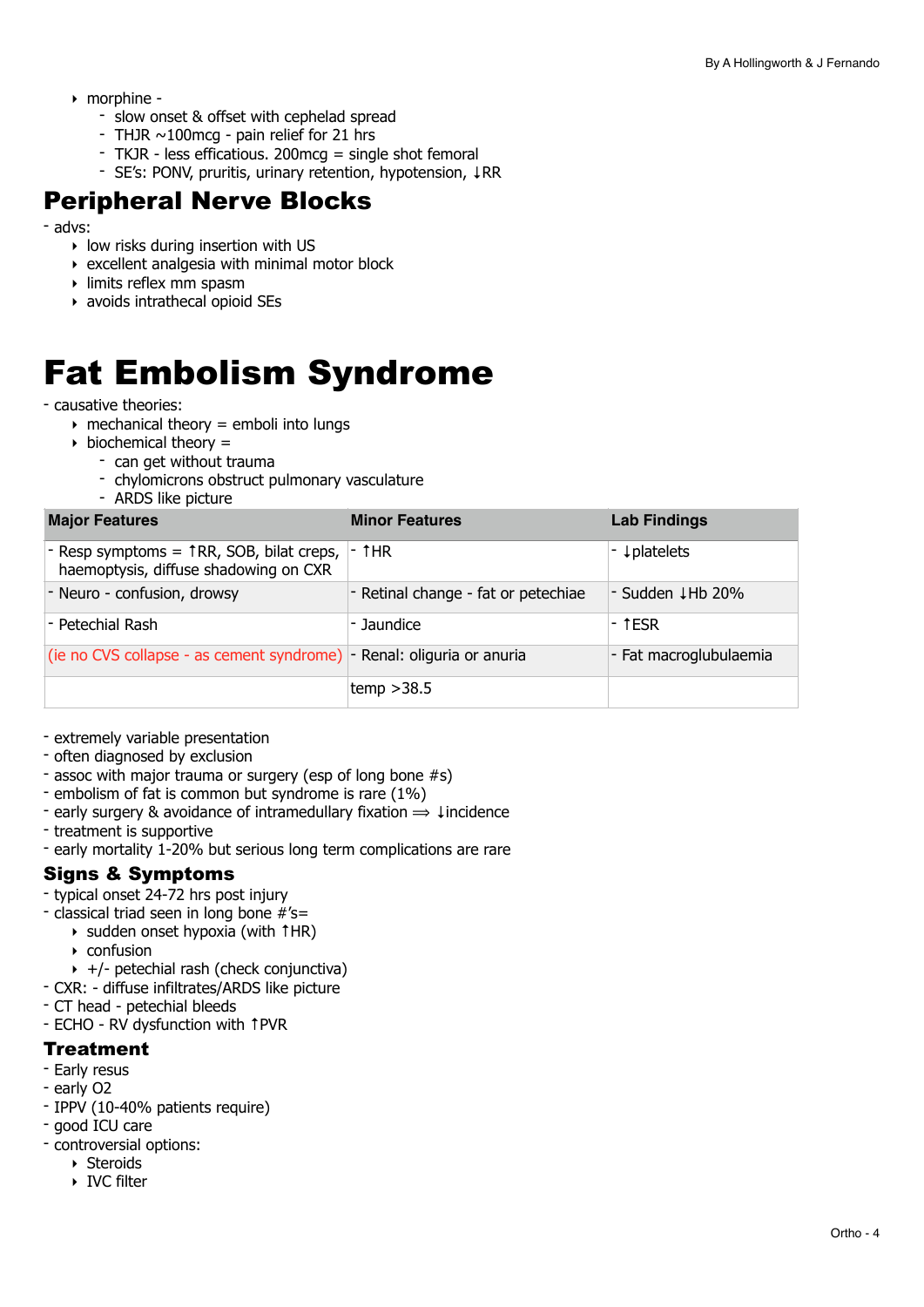#### Prevention

- early mobilisation + ORIF
- ventilation hole in long bones when reaming ⟹ ↓intra-osseus pressure
- cementless fixation

#### Course

- Usually resolves within 7days

## <span id="page-4-0"></span>Cement Implantation Syndrome

- cement = methylmethacrylate acryclic polymer
- used for >30yra
- essential a problem of sudden ↑PVR with assoc:
	- ‣ hypoxia
	- ‣ ↓MAP
	- ‣ CVS collapse
- suggested aetiologies:
	- ‣ embolic:
		- $-$  fat  $\Rightarrow$  mediator release & mechanical problems
		- Air  $\Rightarrow$  doppler evidence in 30%
		- fibrin/bone/platelets
	- $\rightarrow$  direct cement effects  $\rightarrow$  systemic vasoD
	- ‣ hypersensitivity/histamine release model
	- ‣ complement model
- syndrome now graded 1-3:
	- ‣ grade 1 = ↓SBP >20% & SpO2 <94%
	- ‣ Grade 2 = ↓SBP >40% & SpO2 <88%
	- $\rightarrow$  grade 3 = CVS collapse
- RFs:
	- ‣ Patient:
		- ASA 3-4
			- pre-existing pHTN
			- osteoporosis
	- ‣ Surgical:
		- pathological #s
		- intertrochanteric #s
		- long stem arthroplasty
		- $\rightarrow$  femoral cementing = 85% of embolic events

#### Presentation

- shortly after cement insertion:

- ‣ CVS: ↓MAP (10-30%)
- ‣ Resp: hypoxia
- ‣ metabolic: ↑met acidosis, ↑BSL
- pHTN resolves within 24hrs
- non diseased hearts can compensate in mins to hours

#### Prevention

- bone vacuum cementing technique to cavity to evac air & fat during cement insertion  $\Rightarrow \downarrow \downarrow$ complications
- ↑bp measurement frequency peri-cementing
- adequate blood volume prior to cementing
- avoid deep volatile anaesthesia
- ↑FiO2 hypoxia is common
- stop N2O

#### **Treatment**

- Rx as R heart failure:
	- ‣ IVF
	- ‣ pulmonary vasodilators
	- ‣ inotropes eg milrinone, dobutamine
- Flood field with saline
- place invasive CO monitoring/PAWP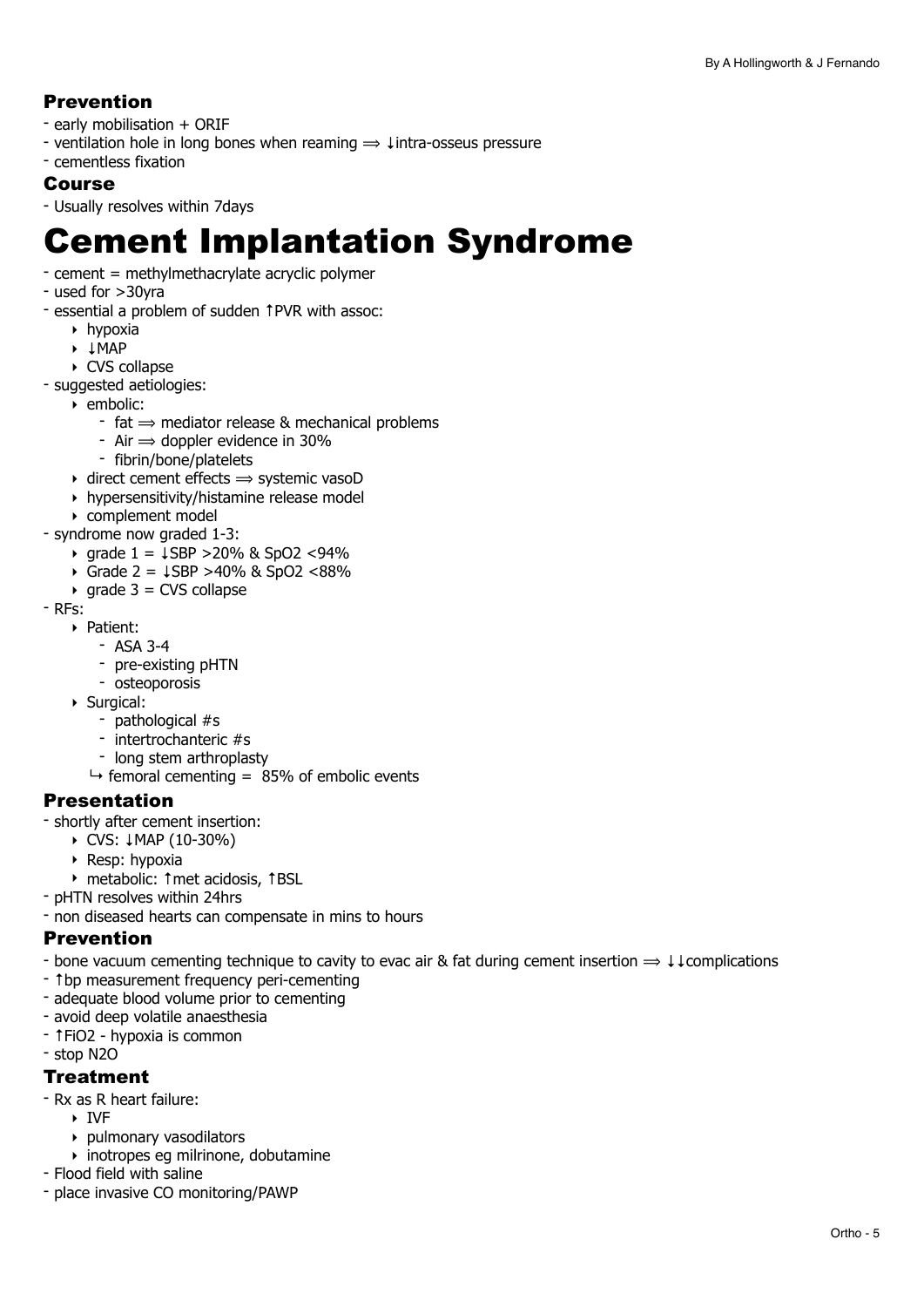- check tryptases differential diagnosis
- ICU post op

## <span id="page-5-0"></span>**Tourniquets**

- used to produce a bloodless field venous & arterial
- only use pneumatic tourniquets as pressure can be titrated predictably

#### Contra-indications to Tourniquet use

- $-$  PVD
- severe crush injuries
- sickle cell disease (controversial)
- open wound/compound #s
- Underlying thrombosis

#### Contra-indications to use of an Esmarch Bandage for Exsanguination

- severe infection -> dissemination
- tumour -> dissemination
- suspected DVT
- ventricular impairment -> fluid overload (adds 7%/leg to circulating volume)

 $\rightarrow$  5min elevation at 90deg just as good

#### Cuff width

- > 20% diameter of upper arm
- > 40% circumference of the thigh (max 20cm)
- this ensures the pressure in the underlying central artery will be equal to that in the cuff.
- arm cuffs = 90mm
- $-$  leg cuffs =  $105$ mm
- cuff length should exceed the circumference of the extremity by 7-15cm

#### Site of application

- area must have sufficient muscle bulk to distribute the cuff pressure evenly
- $-$  suggested areas  $=$  upper arm and thigh
- for fit patients who under go short operations -> calf preferred by some surgeon
- position at the point of maximal circumference
- protect with cotton wool

#### **Pressure**

- upper limb = systolic  $BP + 50$ mmHg
- lower limb = twice systolic BP
- in the normotensive patient 200mmHg for UL and 250mmHG for LL

#### Tourniquet Time

- $-$  goal = minimal time
- notify surgeon @ 1 hour and remove as soon as possible
- $2$  hours = maximum
- if required for longer -> deflate for 15min then reinflate

### Tourniquet Pain

- mechanism of pain theorised:
	- ‣ may be from unmyelinated C fibres less affected by compression ∴ carrying pain from ischaemic arm
	- ‣ cutaneous C fibres sensing compression under tourniquet
- physiological parameters of pain seen 30-60min post inflation ie ↑HR, ↑bp
- preventative strategies:
	- ‣ adequate regional: LL: neuraxial; UL: interscalene or supraclavicular/infraclavicular
	- ‣ ketamine 0.25mg/kg prior to cuff inflation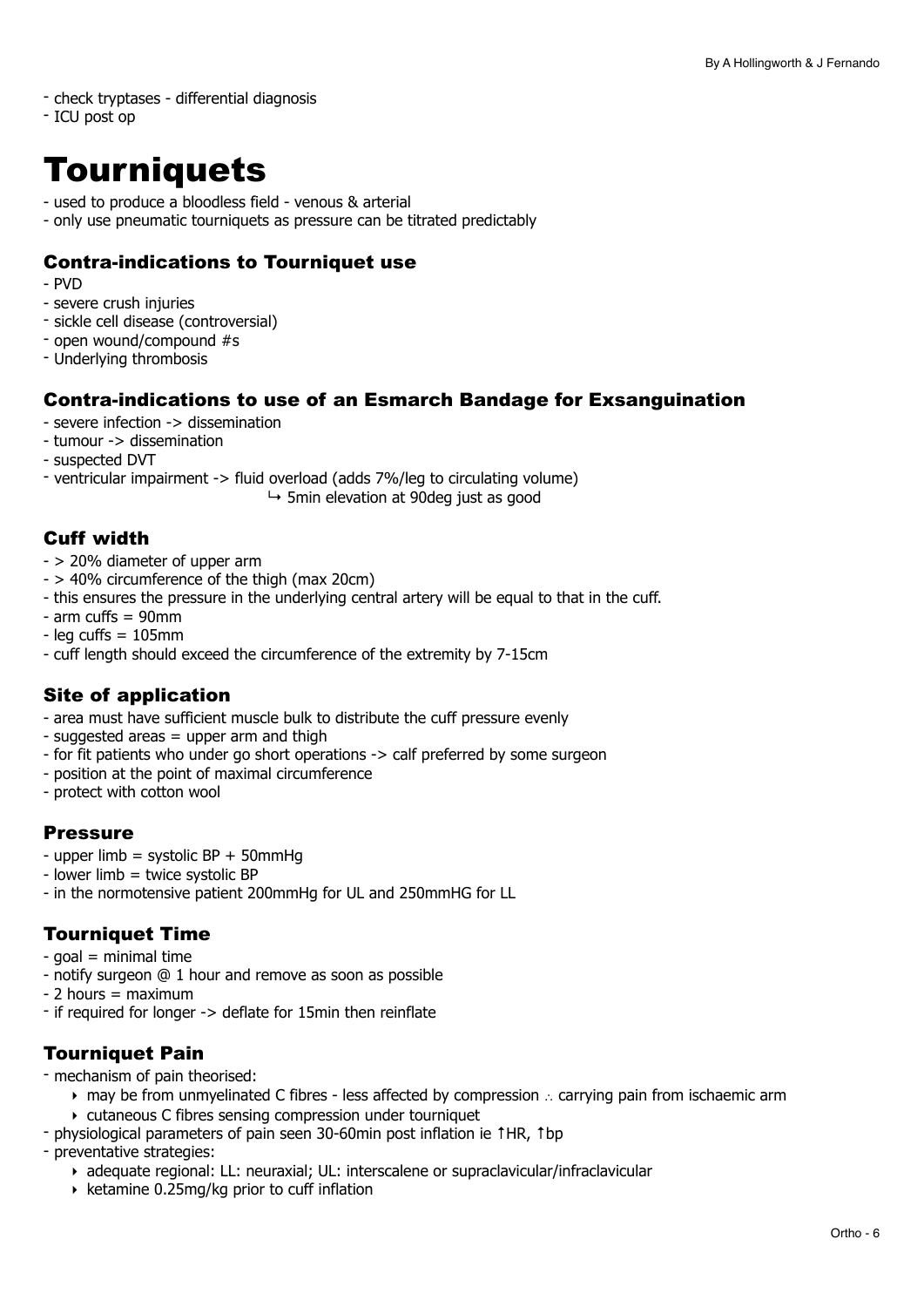- treatment:
	- ‣ labetalol
	- ‣ ↑depth anaesthesia
	- ‣ short acting opioids

## Systemic Effects

#### **CVS**

- ↑ circulating volume
- ↑ SVR
- after 30-60min -> ↑HR and ↑BP
	- $\rightarrow$  mechanism: ??SNS activation in response to tourniquet pain
- after deflation -> ↓CVP and ↓BP for 15min from shift of blood into limb and hyperaemia + ↓ SVR

#### **RESP**

- ↑PvCO2
- ↑MV

#### **CNS**

- ↑CO2 content -> ↑CBF -> ↑ in ICP

#### **HAEM**

- release of catecholamines
- ↑platelet aggregation
- hypercoagulability
- ↑tPA in ischaemic limb -> when release causes systemic thrombolysis ?possible reason for post-tourniquet bleeding
- ↑DVT **not** seen
- small and moderate PE's have been noted during tourniquet release

#### **METABOLISM**

- isolated limb become hypothermic -> transferred to body once cuff deflated
- ↑ plasma K
- ↑ lactate
- ↑CO2
- ↑O2 consumption

### Local Effects

#### **Nerve injury**

- paraesthesiae -> complete paralysis
	- $\rightarrow$  physiological block 15-45mins due to ischaemia (not compression)
- radial > ulnar > median in UL
- sciatic in LL
- ↑risk with ↑ed duration of inflation
- intraneural compression -> oedema formation -> compromise to local tissue -> axonal degeneration
- mostly heal within 6 months

#### **Muscle injury**

- ischaemia & mechanical deformation  $\Rightarrow$  rhabdo
- products of anaerobic metabolism -> intracellular acidosis -> necrotic damage and inflammation + oedema
- stiffness, pallor, weakness, numbness of limb

#### **Vascular injury**

- risk factor = PVD
- pressure causes fracturing and rupture of atherosclerotic plaque
- post tourniquet syndrome  $\Rightarrow$  reperfusion + prolonged swelling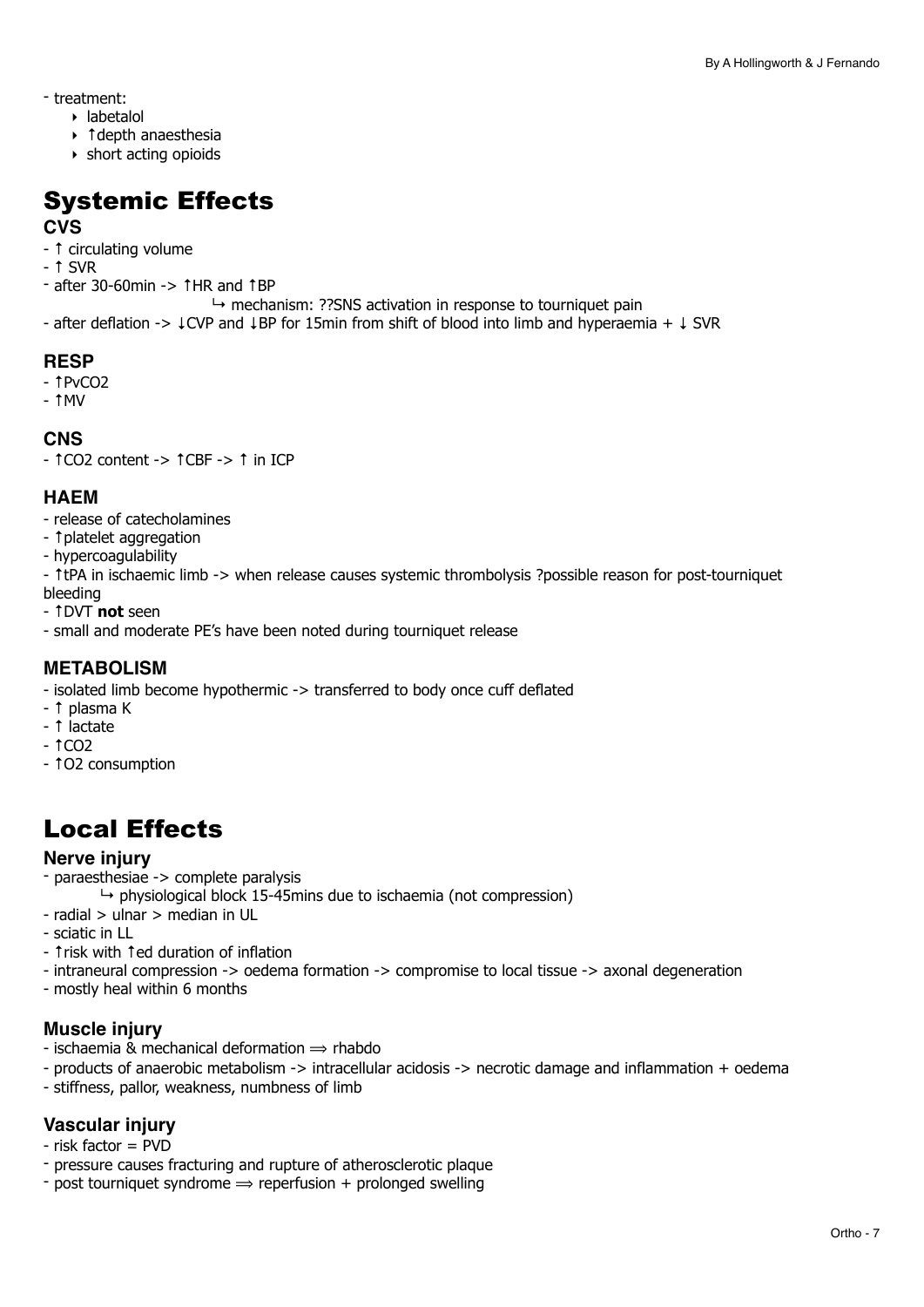#### **Skin injury**

- pressure necrosis
- friction induced burns

## <span id="page-7-0"></span>Compartment Syndrome

= circulation and tissues within a closed space are compromised from an increase in pressure

- ischaemia, necrosis, tissue damage, oedema -> all ↑pressure within a compartment
- damage can be irreversible within 4 hours
- can produce MODS

#### Risk factors:

- significant injury to a limb (with or without a  $#$ )
- tibial or forearm #'s
- crush injury
- tourniquets
- malposition in OT
- hypotension
- haemorrhage
- oedema
- direct injection of drugs

#### Clinically:

- pain over affected compartment
- drum tight fascia/skin
- extreme pain on passive extension of muscles
- paresthesia in distribution of nerves traversing compartment
- weakness or paralysis of limb (late sign)
- pulses usually present (once absent = late sign)
- can occur even in open fractures

#### Management:

- Surgical emergency
- Keep limb @ level of heart (elevation may  $\Rightarrow$  ‡perfusion below critical pressure
- Release all constricting dressings
- Measure compartment pressures:
	- ‣ arterial line transducer + needle into compartment
	- ‣ diagnosis = **compartment pressure within 30mmHg of diastolic pressure**
	- ‣ NB limbs have multiple compartments so false negative possible
- Fasciotomy
- Stabilise #
- Splint limb to prevent contractures
- $-$  IVF  $+++$
- Monitor for organ dysfunction

#### Regional Blocks

- controversial
- generally should avoid as may mask early signs ie pain
- risk especially high in tibial & forearm #s ∴ be extra cautious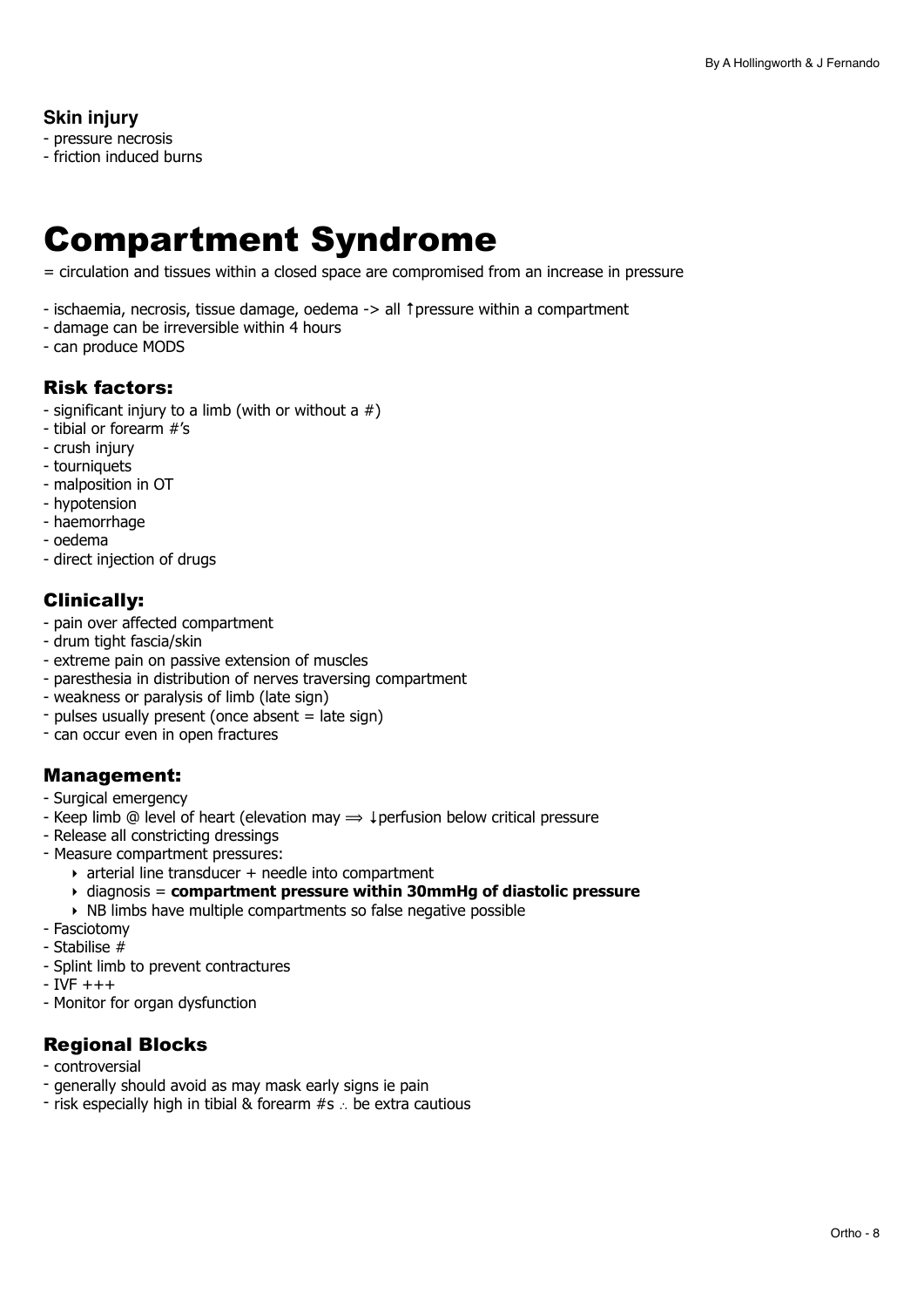## <span id="page-8-0"></span>Tranexamic Acid

- Benefits in THJR & TKJR:
	- ‣ ↓blood loss intro
	- ‣ ↓blood transfusion peri-op
- single intra-op injection 10-20mg/kg
- can also be given topically or intra-articular
- no ↑VTE rate
- no ↑ in AKI but use with caution in renal failure due to renal excretion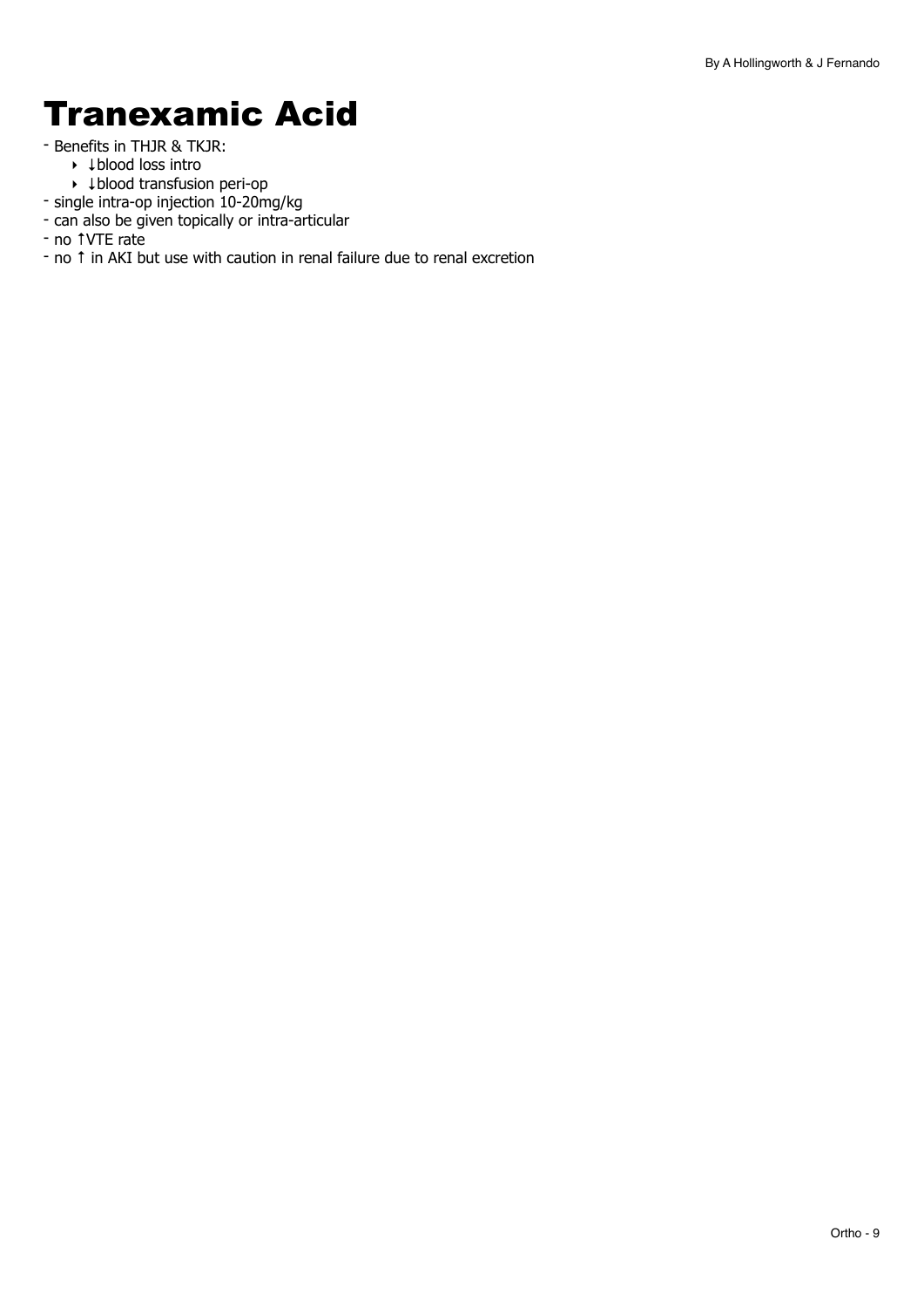# <span id="page-9-0"></span>By Surgery

## <span id="page-9-1"></span>THJR

#### Preoperative Management

- discuss whether cement could be avoided in patients with severe cardiac disease
- VTE prophylaxis should be started on admission

#### Intraoperative Management

- lateral or supine
- prophylactic antibiotics
- spinal + sedation or GA (LMA) +/- nerve block (lumbar plexus or 3:1 femoral block)
- some evidence that regional anaesthesia decreases VTE (also good analgesia and reduced PONV)
- use midazolam or propofol TCI
- can use CSE technique for longer cases
- catheter for long operations or neuroaxial technique (with morphine)
- neuraxial techniques reduce blood loss
- intrathecal morphine good adjunct (may be over kill for hip)
- large access (in upper arm if lateral)
- blood loss:
	- $\rightarrow$  active warming
	- ‣ TXA markedly ↓ed blood loss
	- ‣ load with IVF pre-spinal and pre-cement insertion
	- ‣ cell salvage considered for complex surgery

#### Postoperative Management

- supine in bed with legs abducted by pillow (prevents dislocation)
- VTE prophylaxis (1% develop DVT)
- O2
- Hb day 1 transfusion or Fe supplement
- $-$  simple analgesia  $+$  a few doses of morphine
- mobilise @ 24-48 hours

### Special points

- epidural analgesia benefits only last 1st 6hrs
- bone cement ≈ x3↑PE
- UFH compared to LMWH ≈ ↑x6 DVT
- Bilateral Hip Replacements
	- ‣ should only be done on young & fit
	- ‣ GA with epidural
	- ‣ A line & CVP monitoring

## <span id="page-9-2"></span>Revision THJR

#### Preoperative Management

- as primary replacement but:
	- ‣ ↑length of surgery
	- ‣ ↑blood loss
	- ‣ ↑post op pain
- often more elderly and have more co-morbidities
- can't be done under single shot spinal (surgery too long)

#### Intraoperative Management

- 2-6 hours depending on complexity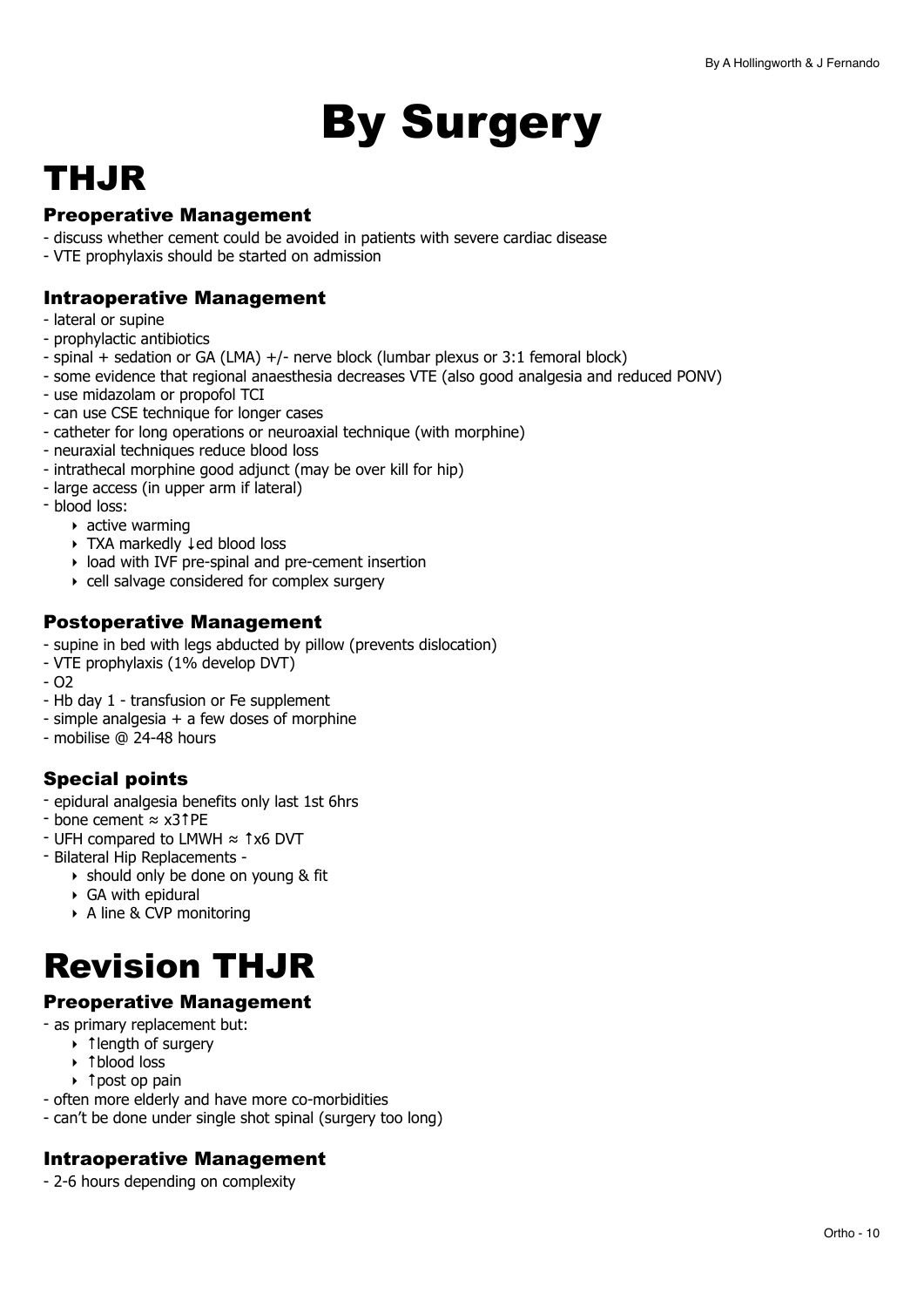- invasive monitoring
- rapid transfusion access (large bore IV, trauma line, RICC)
- GA with IPPV +/- epidural or LL regionals
- cell salvage useful
- call for blood early 2 units in theatre suite

#### Post operative Management

- more post operative pain compared to native hip replacement
- epidural or PCA
- O2
- prevention of VTE

### <span id="page-10-0"></span>#NoF

- operations:

- ‣ cannulated screws quick, non invasive & little blood loss
- ‣ DHS intermediate
- ‣ hemiarthroplasty similar to THJR

#### Preoperative Management

- mortality @3 months 15%, 12 months – 30%

#### **Priorities**

- 1. Assess injury
- 2. Fluid resuscitation
- 3. Diagnose reason for fall
- 4. Assess and manage co-morbid conditions: polypharmacy, falls, IHD, CCF

#### MANAGEMENT

- MDT approach
- analgesia (3:1 femoral block femoral, obturator and lateral cutaneous)
- DVT cares
- operate at next available daytime session:
	- ‣ only delay surgery if there is real benefit in being able to optimise patient
	- ‣ delay >48hrs ≈ ↑mortality, morbidity, LOS

Table 1 AAGBI recommendations concerning acceptable and unacceptable reasons for delaying surgery. Note that the 'acceptable' reasons for delay are not absolute

| May be acceptable                                              | Unacceptable                           |
|----------------------------------------------------------------|----------------------------------------|
| Severe anaemia $\leq 8$ g dl <sup>-1</sup>                     | Lack of facilities or theatre<br>space |
| Severe electrolyte imbalance, plasma                           | Awaiting echocardiography              |
| [Sodium] $\leq$ 120 or $>$ 150 mmol litre <sup>-1</sup>        | Unavailable surgical expertise         |
| [Potassium] $\leq$ 2.8 or $\geq$ 6.0 mmol litre <sup>-1</sup>  | Minor electrolyte<br>abnormalities     |
| Uncontrolled diabetes                                          |                                        |
| Uncontrolled/acute left ventricular failure                    |                                        |
| Correctable cardiac arrhythmia, ventricular<br>rate $>120$ bpm |                                        |
| Chest infection with sepsis                                    |                                        |
| Reversible coagulopathy                                        |                                        |

- audible systolic murmurs:
	- ‣ incidence of AS in this group 20-40% (compared to 3% in >75yr olds)
	- ‣ should not wait for ECHO
	- ‣ Rx all pts as if have at least moderate AS: A line, slow HR, preserve SR or rate control AF, avoid significant ↓SVR
- traction doesn't work and increases risk of pressure sores
- rate control AF
- Anaemia: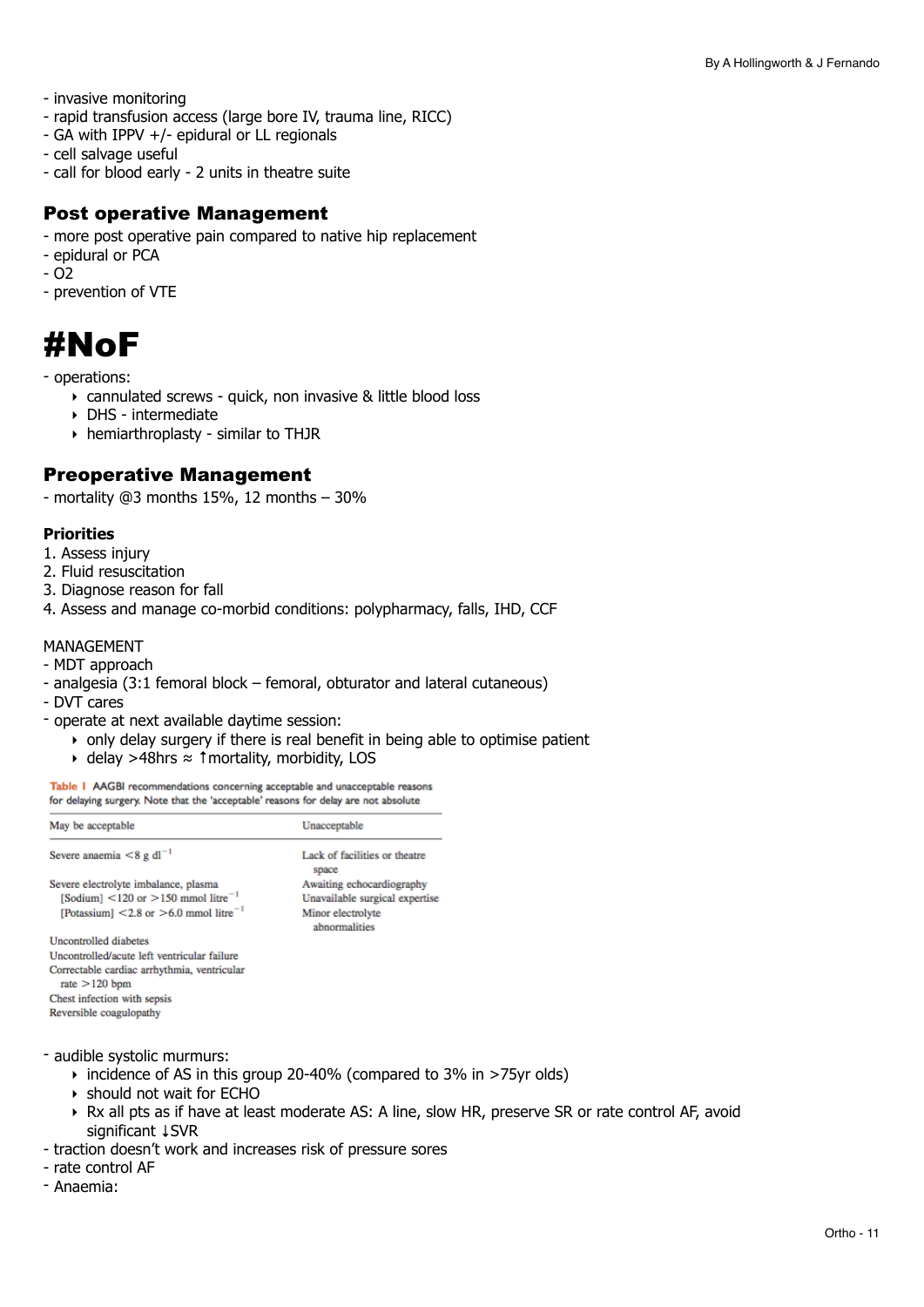- $\rightarrow$  expect peri-op Hb drop  $\sim$  25mmHq
- ‣ 90% will have post op anaemia
- ‣ restrictive transfusion likely comparable to liberal (80 (FOCUS trial used 80 not 70) vs 100)
- clopidogrel stop preop. Consider benefits/risks of neuraxial
- discuss risks with patient and loved ones (document resuscitation status)
- increased risk with: MI, CCF, CVA, renal failure, angina and AS

#### Intraoperative Management

- position = supine or lateral
- choices:
	- ‣ GA (LMA or ETT)
	- ‣ RA:
		- choices: spinal with sedation; femoral 3 in 1; lumbosacral plexus
		- possible advs (although not conclusive): ↓ed POCD, blood loss & VTE
			- ↳ but ↑hypotension with spinal
	- $\rightarrow$  either is fine given local skills & setup
- blood loss 250-750mL (proportional to surgery)
- invasive monitoring
- antibiotic prophylaxis
- hip table used
- position with small dose of alfentanil or ketamine (avoid if possible)
- warm
- fluid load if cement used
- pressure cares

#### Post operative Management

- patients will require some analgesia post op (opioids)
- avoid NSAIDS
- monitor for: MI, CCF, PE, pneumonia, delirium (50%)
- ideally HDU

## <span id="page-11-0"></span>TKJR

- shorter op with less blood loss & less chance of cement hypotension

#### Preoperative Management

- warn of severe pain
- as for hip surgery

#### Intraoperative Management

- supine position
- tourniquet issues
- move away from regionals to spinals  $\Rightarrow$  allow faster mobilisation
- tourniquet pain (deepen, opioids, ketamine)
- fluid load before release of tourniquet

#### Post operative Management

- combine femoral and sciatic nerve blocks can produce effective analgesia and allow mobilisation (12-24 hours)

- epidural anaesthesia may delay mobilisation
- simple analgesia + PCA
- post deflation of tourniquet:
	- ‣ reperfusion event = ↓MAP, ↓SpO2, ↑EtCO2
		- usually shortlived
		- best prevented with fluid loading prior to tourniquet release
	- ‣ expect 500mL of blood loss into drains in 1st hr
- expected to exercise in bed @ 24 hours and mobilise @ 48 hours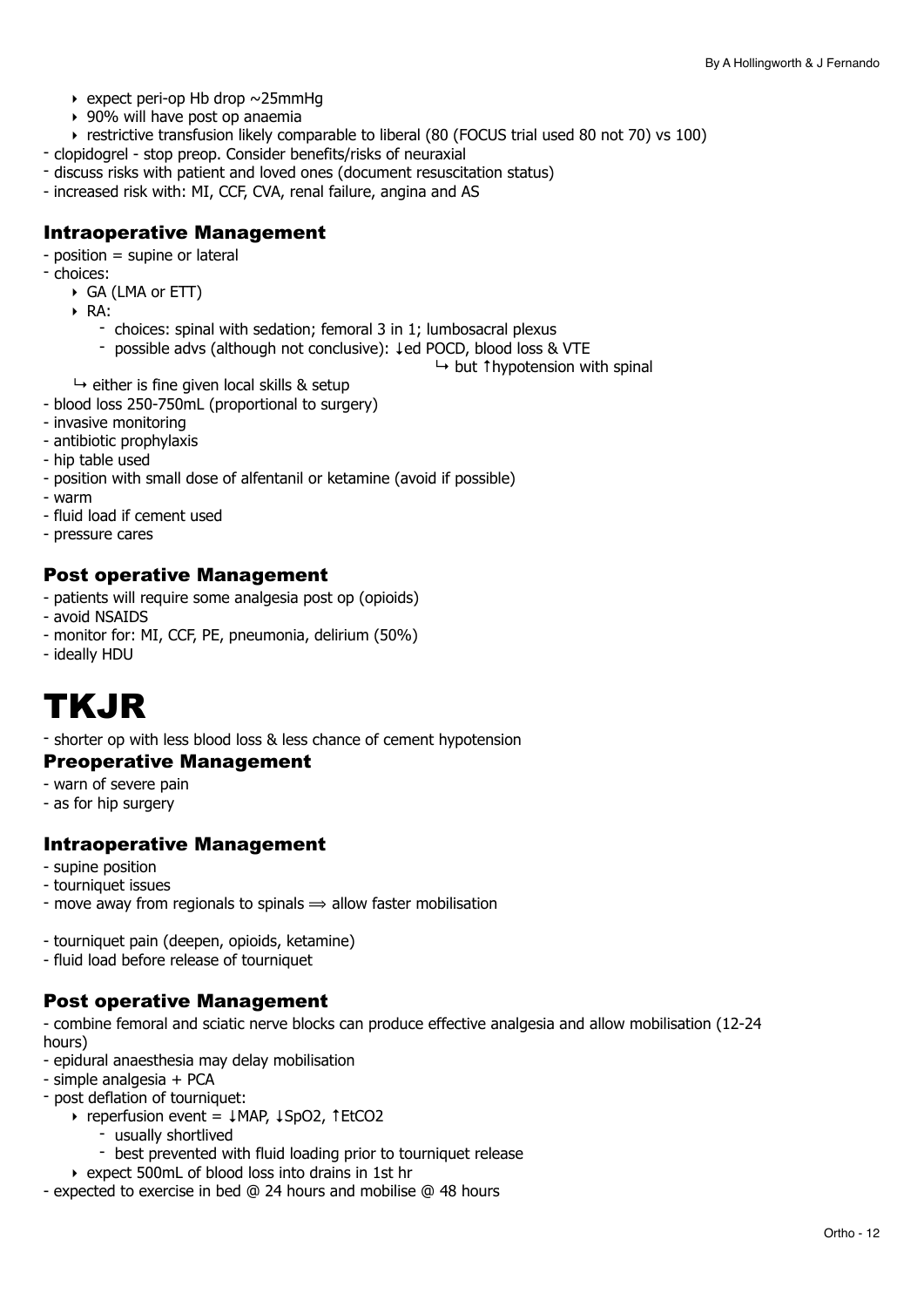#### Post Operative Management

- post op pain can be severe:

- ‣ PCA
- ‣ spinal with morphine
	- $\rightarrow$  single shot femoral = 250mcg intrathecal morphine
- ‣ high volume LA into joint
- ‣ regional blocks

#### Special points

- Bilateral TKJR:

- only in young, fit & motivated pts
- $\rightarrow$  elderly & CVS disease = high risk
- ‣ adv: avoid 2 admissions
- ‣ disadv: major CVS stress, unpredictable blood loss, unknown fluid needs
- ‣ CSE + GA/sedation

‣ A line

- Revision TKJR ->

- $\rightarrow$  as primary but additional length  $\sim$ 2hrs
- ‣ CSE +/- sedation/GA

## <span id="page-12-0"></span>Arthroscopy of LL

#### Preoperative Management

- generally young patients with limited co-morbidity
- day case
- operations; EUA, meniscal surgery, removal of FB, synovectomy, ligament reconstruction
- premed = paracetamol + NSAIDS

#### Intraoperative Management

- GA (LMA)
	- $\rightarrow$  regionals limited by length & lack of tourniquet cover  $\mapsto$  spinals by length
- IV fentanyl (avoid morphine due to high incidence of PONV)
- tourniquet issues
- surgeons often administer LA and morphine to joint
- can use IV ketamine 0.15mg/kg

#### Post operative management

- paracetamol, NSAIDS + tramadol to take home

## <span id="page-12-1"></span>Cruciate Ligament Repair

#### Preoperative Management

- arthroscopic reconstruction of anterior cruciate ligament using patella tendon +/- hamstring ligaments

- moderate pain

#### Intraoperative Management

- 2 hours
- spinal/CSE ideal or GA (LMA)
- $\rightarrow$  regionals useful but hinder post op mobilisation
- if hamstrings used  $\Rightarrow$  ↑ post op pain & longer op

#### Postoperative Management

- require 12 hours of analgesia -> mobilisation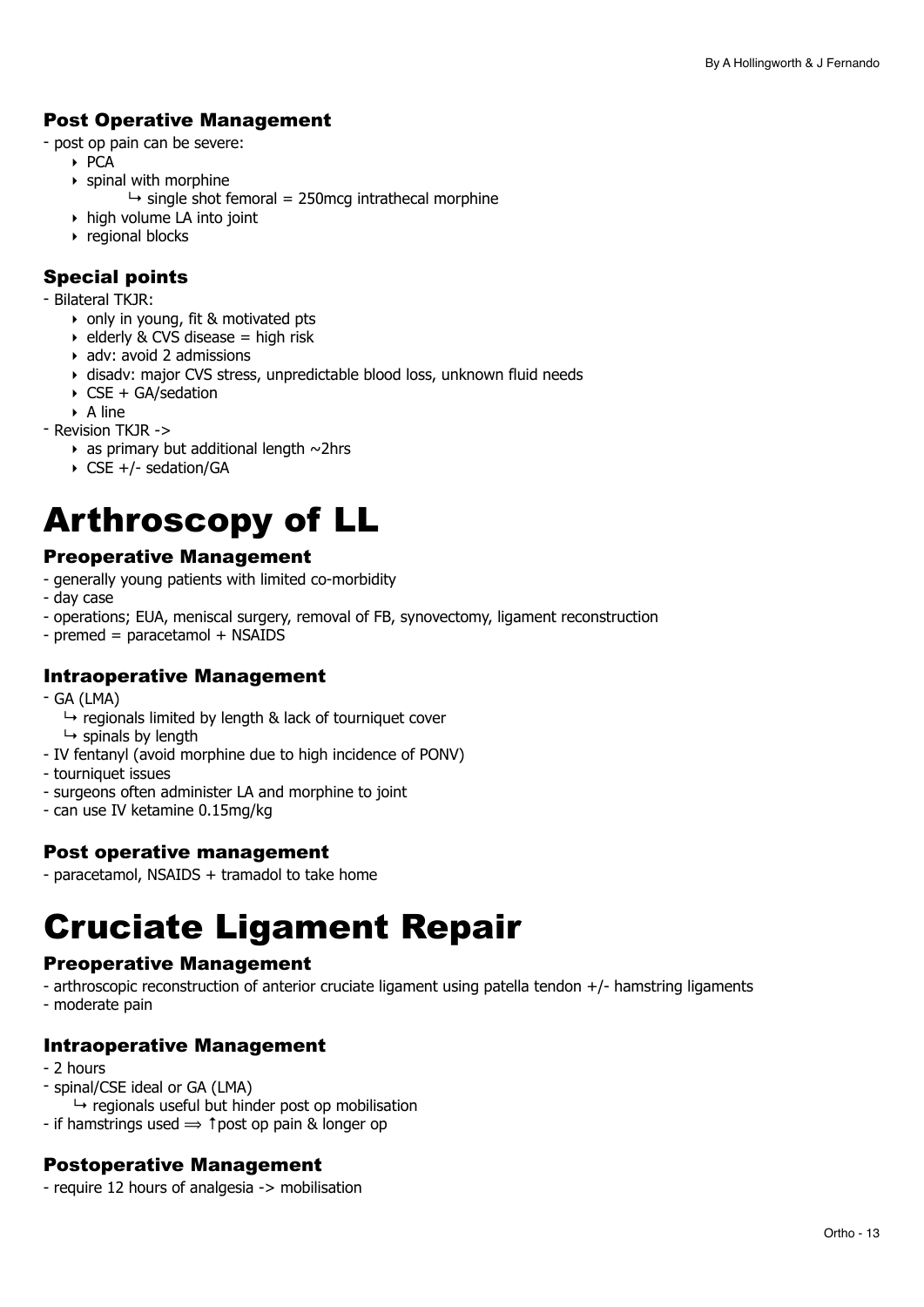- may require PCA

## <span id="page-13-0"></span>Ankle Surgery

#### - 4 main operations:

- 1. tendon transfers ≤1hr
- 2. ORIF may be an emergency
- 3. joint arthrodesis 1-2hrs
- 4. prosthetic joint replacement ≤2hrs

#### Intraoperative Management

- can use GA/neuraxial or RA (beware of masking compartment syndrome)
- nerve blocks required =
	- ‣ popliteal (posterior tibial, deep and superficial peroneal, sural)
	- ‣ femoral (sapheous)
- spinal ideal for ORIF
- tourniquet issues
- position; supine, prone or lateral

#### Post-operative Management

- pain can vary
- intrathecal morphine can be effective
- blood loss is minimal as tourniquet often used

### <span id="page-13-1"></span>Foot Surgery

#### Preoperative Management

- operations 30min 1hr:
- 1. first metatarsal osteotomies
- 2. Keller's
- 3. excision of ingrown toenails
- 4. terminalisation of toes
- 5. tendon transfers
- 6. mid foot osteotomies
- often elderly
- comorbid conditions PVD, DM, peripheral neuropathy
- osteotomies are painful
- often done as day cases

#### Intraoperative Management

- supine
- nerve blocks can produce good post operative analgesia (need placed 40min prior to surgery)
- quick GA (LMA) or spinal
- tourniquet issues

#### Postoperative Management

- lots of LA (femoral, sciatic, ankle blocks and ring blocks)

## <span id="page-13-2"></span>Spinal Surgery

#### Preoperative Management

- 5 reasons for requiring operations:
- 1. trauma (spine unstable)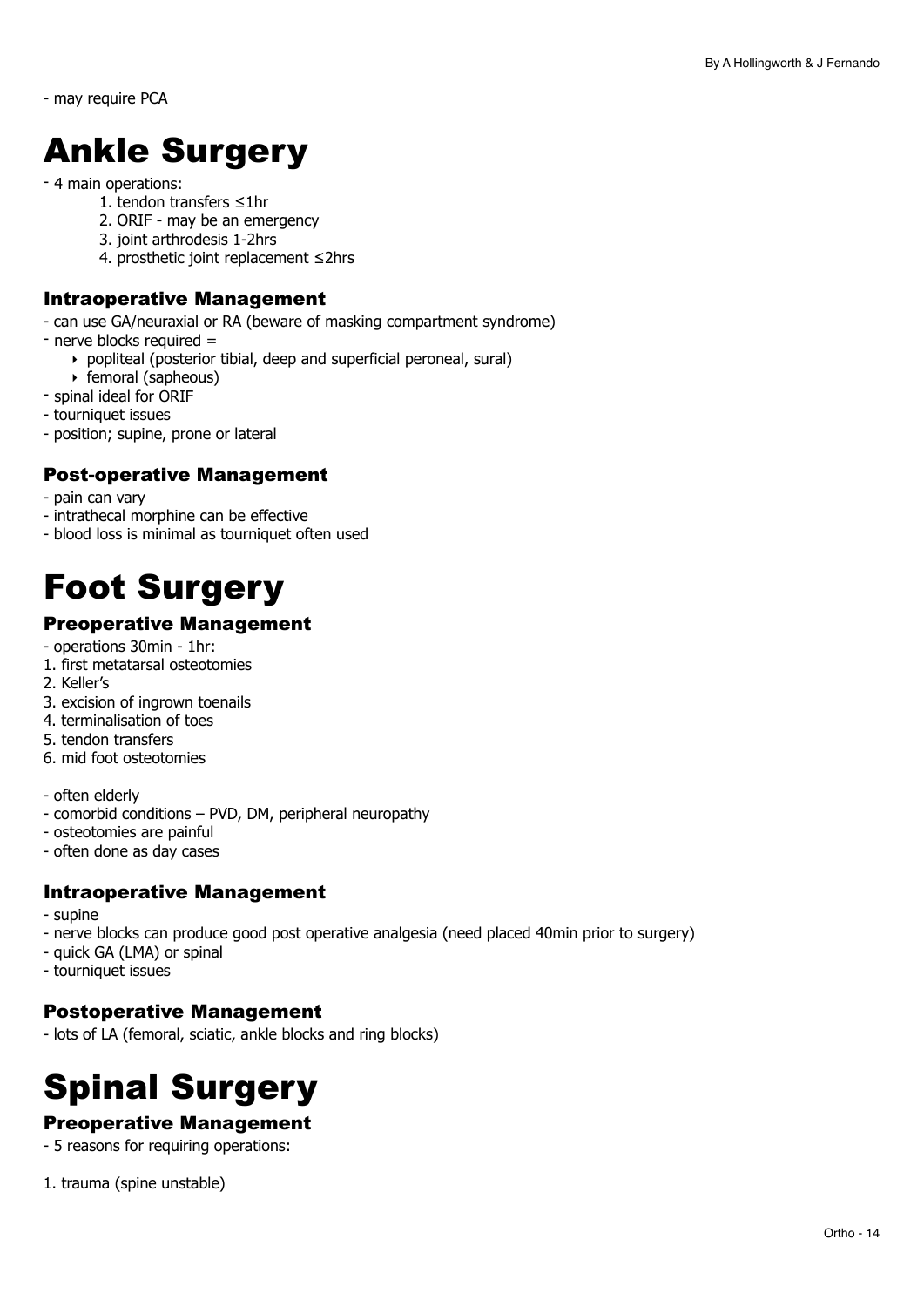- 2. infection
- 3. malignancy
- 4. congenital/idiopathic (scoliosis)
- 5. degenerative disease

- co-morbid conditions to look out for: severe respiratory disease, pulmonary hypertension, Duchennes, CP, muscular dystrophy

- spinal trauma: note level:

- ‣ hypotension if lesion above T6,
- ‣ bradycardia if lesion above T2-T6
- ‣ autonomic dysreflexia seen after 3-6 weeks

- thorough assessment of CVS, RESP and NEURO systems

- AIRWAY; previous difficult intubation, restricted neck movements, stability of cervical spine, restricted mouth opening -> may require AFOI

- BREATHING; PFTs = restrictive lung disease, hypoxia or hypercapnia (ABG useful), preoperative antibiotics, physio, nebuliser may be indicated, use of NIV @ night is a sign of severity

- CIRCULATION; pulmonary hypertension -> cor pulmonale, DVT prophylaxis with calf compressors and TEDS (most surgeons like to avoid LMWH)

- DISABILITY; thorough neurological examination should be documented preoperatively, risk of bulbar dysfunction may mean post operative ventilation required

- major risks of spinal surgery:

- ‣ blood loss
- ‣ infection
- ‣ port op resp complications
- $\rightarrow$  spinal cord damage & paralysis = 1%

#### Intra-operative Management

- premedications; glycopyrulate, nebulisers, H2 antagonist, PPI

- may need AFOI (nebulised lignocaine for topicalisation)

#### **Induction**

- muscle relaxation;
	- ‣ sux contra-indicated if paraplegia or large areas of mm denervation (48hrs 8months)
	- ‣ NDNMBs use small dose of short acting
- intubation; inline immoblisation and direct laryngoscopy acceptable, ILMA, asleep FOI, may require double lumen tube for anterior approaches (ask surgeon), secure ETT well, use a reinforced tube (non-kinking)

#### **Maintenance**

- may require SSEP's or MEP's -> IV propofol & remi is ideal

- induced hypotension; improves surgical field and minimise blood loss, can use a number of agents (no one is currently better)

- monitoring; art line mandatory, ETCO2, ABG, +/-CVL (although poor reliability prone)

- positioning; prone issues, patients may have to change position intraoperatively, protect pressure points and eyes (Montreal matress)

- blood conservation;

- ‣ blood loss can be large, be aware with multilevel procedures, careful technique,
- ‣ controlled hypotension
- $\rightarrow$  active warming
- ‣ careful abdo positioning
- ‣ anti-fibrinolytics TXA's
- ‣ reduce intra-abdominal pressure,
- ‣ intraoperative cell salvage.

- spinal cord monitoring (opioids>propofol>volatiles ∴ generally TIVA. No nerve blockade)

- $\triangleright$  the ankle clonus test,
- ‣ [wake up test now replaced by neurophysiology monitoring]
- ‣ Electromyelography:
	- electrical stimulation of individual nerve roots
	- energy down laminar screw if breech cortex then see mm contraction
- ‣ SSEP: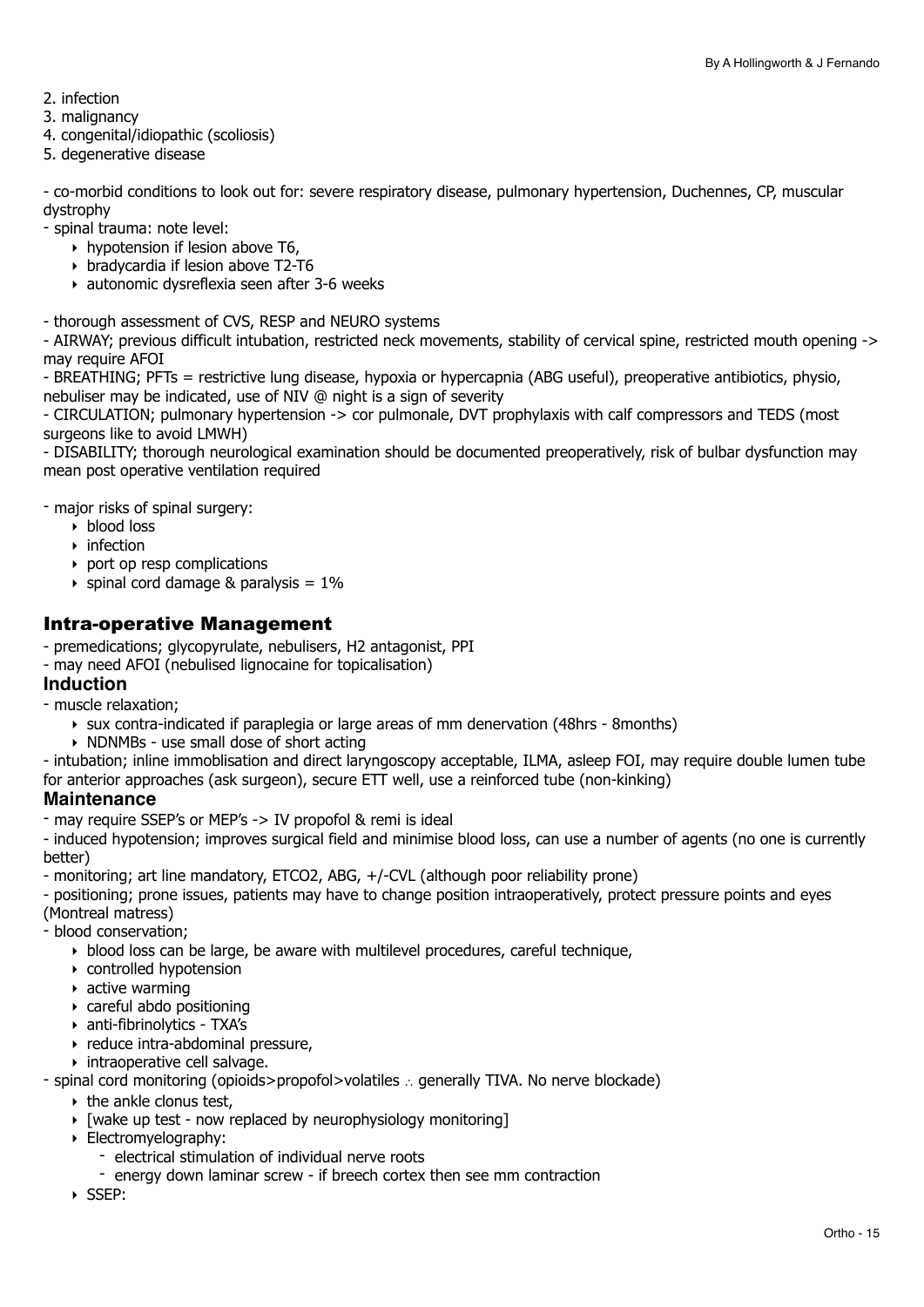- compromise if <50% baseline values
- method:
	- $\bullet$  site of stimuli = posterior tibial, peroneal or sural nerve
	- site of recording = small amplitude potentials measured in sensory cortex or epidural electrodes
		- ↳ ∴ basal mm tremor & noise can affect quality ∴ deep anaesthesia better (volatiles ok)
- ‣ MEP:
	- considered better than SSEPs as responds quicker to adverse event
	- Transcranial elec energy applied & sensed at contralat corticospinal tract
	- binary outcome: present or absent
	- method:
		- site of stimulation = motor cortex or spinal cord,
		- method of stimulation  $=$  electrical potential or magnetic field,
		- site of recording = spinal cord or mixed peripheral nerve or muscle (tib ant, vastus medialis)
			- $\rightarrow$  (reference needle electrodes place in small mm of hands
	- rely on corticospinal tract ∴ ASA territory
	- large amplitude measurements ∴ incompatible with profound mm relaxation
		- $\rightarrow$  use remi or low dose infusion NDNMBs in d/w neurophysiologist
	- pre-requisites:
		- volatile>0.5 MAC = unreliable MEP ∴ TIVA & remi
		- MAP >60mmHg
	- effects on amplitudes:
		- ↓amplitude = benzo's, N2O, ↓temp, PNS excessive traction
		- $\bullet$  †amplitude = ketamine
		- no effect on amplitude  $= \alpha 2$  agonist
		- Opioid

#### Pain

- depends on procedure
- options:
	- $\rightarrow$  epidural LA +/- morphine by surgeon under direct vision
	- ‣ PVBs
- concern about NSAIDs spinal haematoma
- gabapentin pre-op & continued for 14days
- multimodal: lignocaine infusion, ketamine, simple analgesia, PCA

#### Post-operative Management

- goal = an awake patient who can be neurologically assessed quickly
- may need post-operative ventilation c/o significant lung disease
- often have chest drains
- may need blood, warming or resuscitation
- avoid HTN SBP<160 (depending on pre-op levels)
- need good multi-modal analgesia (simple, opioids, regional, intrapleural catheters post-thoracotomy)
- complications include; ARDS, pneumonitis, atelectasis, infection, PE, CVA, MI
- use incentive spirometry and physio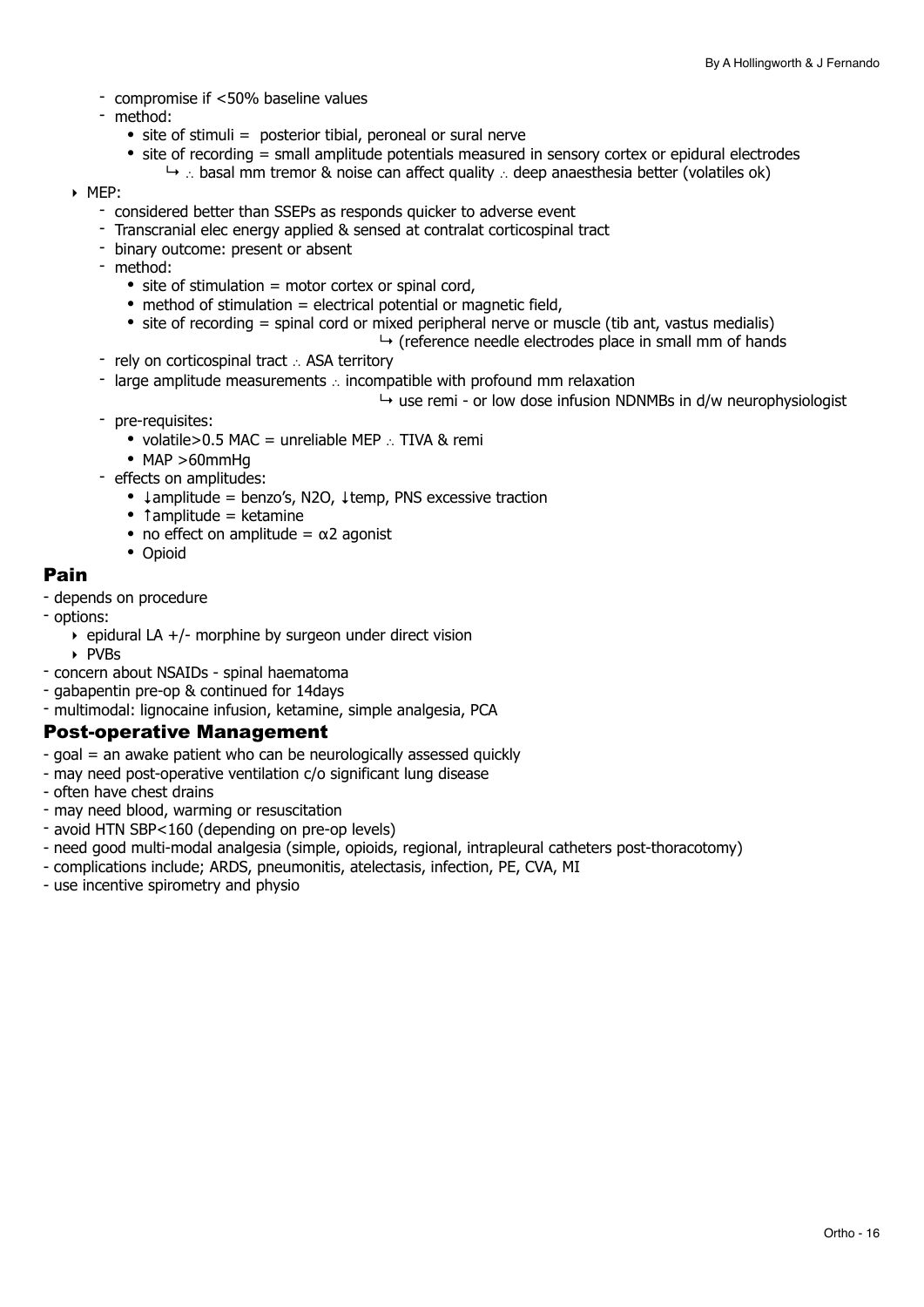## <span id="page-16-0"></span>Paediatric Scoliosis Surgery

- curvature of spine measured by Cobb angle

### Causes

- idiopathic = 70%
- neuromuscular eg CP, myopathies, syringomyelia = 15%
- others = congenital, traumatic, syndromes (Marfans, RA, NF), neoplastic, infection

### Natural History

- adolescent idiopathic scoliosis most common form
- may self resolve or progress
- concern with progression:
	- ‣ cosmetic deformity
	- ‣ back pain
	- ‣ chest cavity narrowing & resp deficit
- degree of curve:
	- $\rightarrow$  >40 = surgery indicated
	- $\rightarrow$  >65deg = restrictive lung deficit seen
	- $\rightarrow$  >100deg = resp failure, pHTN, R heart failure

### Surgical Technique

- post, ant or combined approach
- post preferred as less invasive:
	- ‣ facets destroyed, spinous processes removed
	- ‣ bone packed over raw surfaces
	- ‣ stainless steel rods with pedicle screws used to correct deformity & allow bony fusion
- ant approach may require OLV

### Anaesthetic Management

#### **Preoperative**

- idiopathic scoliosis:
	- ‣ all should have PFTs:
		- surgery well tolerated even to FVC <32% predicted
	- ‣ ECHO if:
		- $-$  >100deg
		- ECG signs RVH
		- evidence of R heart failure
- non-idiopathic:
	- ‣ neuromuscular disease pts hard to assess
	- ‣ mm dystrophies:
		- diff to quantify ex tolerance or perform PFTs
		- ECHO required many have dilated cardiomyopathy with ↓EF
		- Duchenne may be on steroids need peri-op cover

#### PeriOperative

#### **Induction**

- as adult spinal:
	- $\rightarrow$  avoid sux (risk of muscular dystrophy  $\Rightarrow$  rhabdomyolysis,  $\uparrow$ K arrest)
	- ‣ IV propofol & remi

#### **Maintenance**

- TIVA with remi
- prone cares
- preparation for large blood loss incl cell saver, controlled hypotension (MAP 50-60) with continuous neuro monitoring
- wake up test no longer performed in presence of continuous neuro monitoring

#### **Pain**

- multimodal as spinal surgery in adults:



Fig. I The Cobb Angle. Perpendicular lines are drawn from the outer surfaces of the upper and lower, maximally tilted, vertebrae. The angle formed by these intersecting perpendiculars determines the Cobb angle  $(X^{\circ})$ .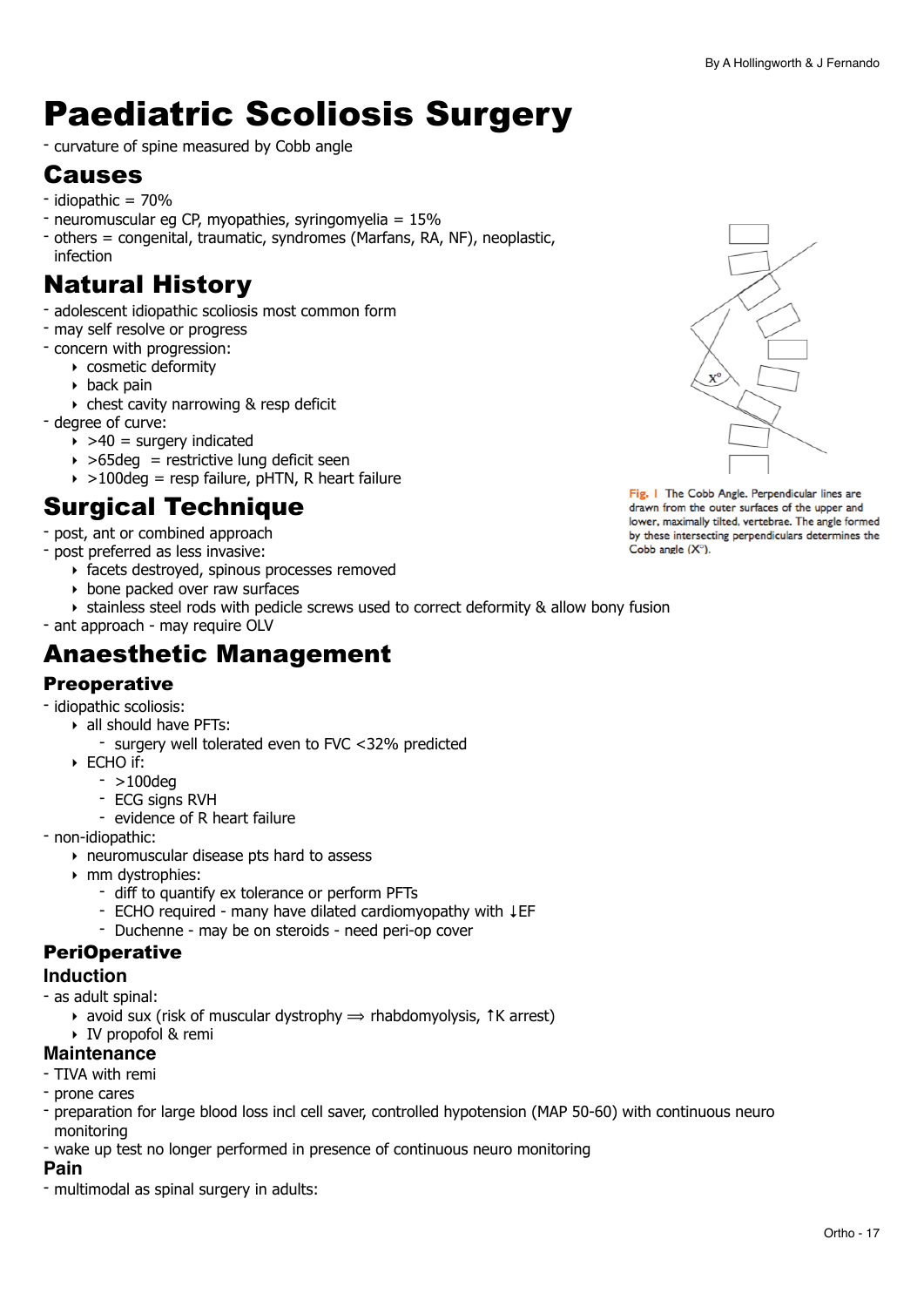- ‣ epidural/PVBs
- ‣ NSAIDs after 24hrs
- **Post Op**

- ICU

## <span id="page-17-0"></span>Shoulder Surgery

#### Preoperative Management

- often extremely painful (first 48hrs worst)
- discuss interscalene block (warn of numbness + breathlessness from phrenic nerve blockade)
- $-RA$ :
	- $\rightarrow$  ~25% have atlantoaxial instability
	- ‣ establish if any resp compromise with PFTs
		- $\rightarrow$  interscalene  $\rightarrow$  125% PFTs
	- ‣ skin & nerve compression injuries

#### Intraoperative Management

- GA ETT (LMA) +/- shld regional
- don't have access to airway intraoperatively (secure well, use a south facing RAE or reinforced ETT)
- place IV access in opposite arm or feet/ankle
- position; supine with head up, lateral, deck-chair position (change posture slowly as patient with impaired cardiovascular function need time to accommodate)
- potential for air embolism in upright positions
- consider art line with transducer at correct height
- 3 regional options:
	- ‣ interscalene:
		- CI'ed: contralat phrenic nerve palsy
		- single shot:
			- advs: ↓surg time, ↓blood loss, shorter PACU stay, ↓post op opioids, shorter length of stay
			- bupiv = analgesia for 15hrs
		- catheter:
			- prolonged anaesthesia
			- allow mobilisation
			- eg ropiv 0.2% at 5ml/hr with PCA bolus 2.5ml/30mins
	- ‣ suprascapular nerve block:
		- not as good as interscalene partial coverage only of joint & no cutaneous cover
		- LM method
			- $\bullet$  ~1cm above mid point of scapular spine
			- needle perpendicular to skin
			- use PNS
			- 10ml LA
	- ‣ LA infiltration by surgeon or wound catheter into subacromial bursa/wound
		- efficacy not brilliant



Fig I Innervation of the shoulder.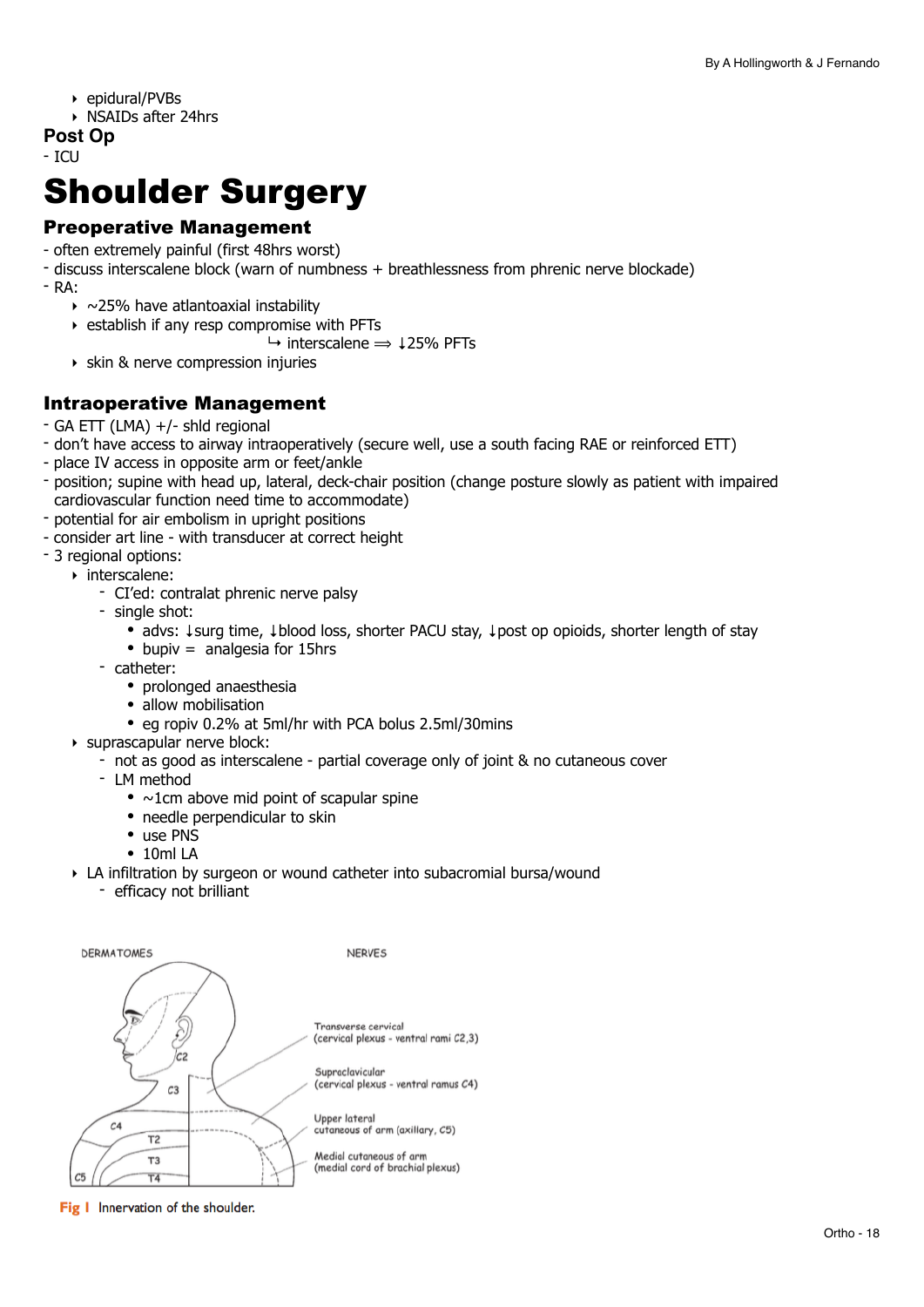#### Postoperative Management

- PCA, NSAIDS, Paracetamol required for 1-2 days
- intermittent LA into catheters (better than infusion)
- support arm

## <span id="page-18-0"></span>Total Shoulder Replacement

#### Preoperative Management

- co-morbid conditions; elderly, RA, OA
- ask about CVS and RESP status if planning interscalene block

#### Intraoperative Management

- interscalene block prior to surgery:
	- ‣ covers pain excellently
		- ‣ may see some pain during glenoid phase (can receive fibres from T2)
- art line may be beneficial
- intubated with south facing RAE
- beware of hypotension when changing position
- A/B
- LA infiltration or ICB

#### Post operative Management

- severe pain post op
- $-$  PCA
- NSAIDS

#### Special points

- air/fat embolism is rare
- high risk pts  $\Rightarrow$  A line

### <span id="page-18-1"></span>Elbow Replacement Surgery

#### Preoperative Management

- co-morbid conditions; trauma, severe RA -> atlanto-axial instability
- may be revision

#### Intraoperative Management

- supine
- minimal blood loss
- moderate pain
- GA (LMA)
- IV opioids
- tourniquet issues
- careful positioning to prevent damage and post pain from other parts of body
- vertical infraclavicular block ideal

#### Postoperative Management

- ulnar nerve dysfunction common

## <span id="page-18-2"></span>Hand Surgery

#### Preoperative Management

- good cases for local or regional (day case) +/- sedation
- IVRA for procedures below arm (<30min)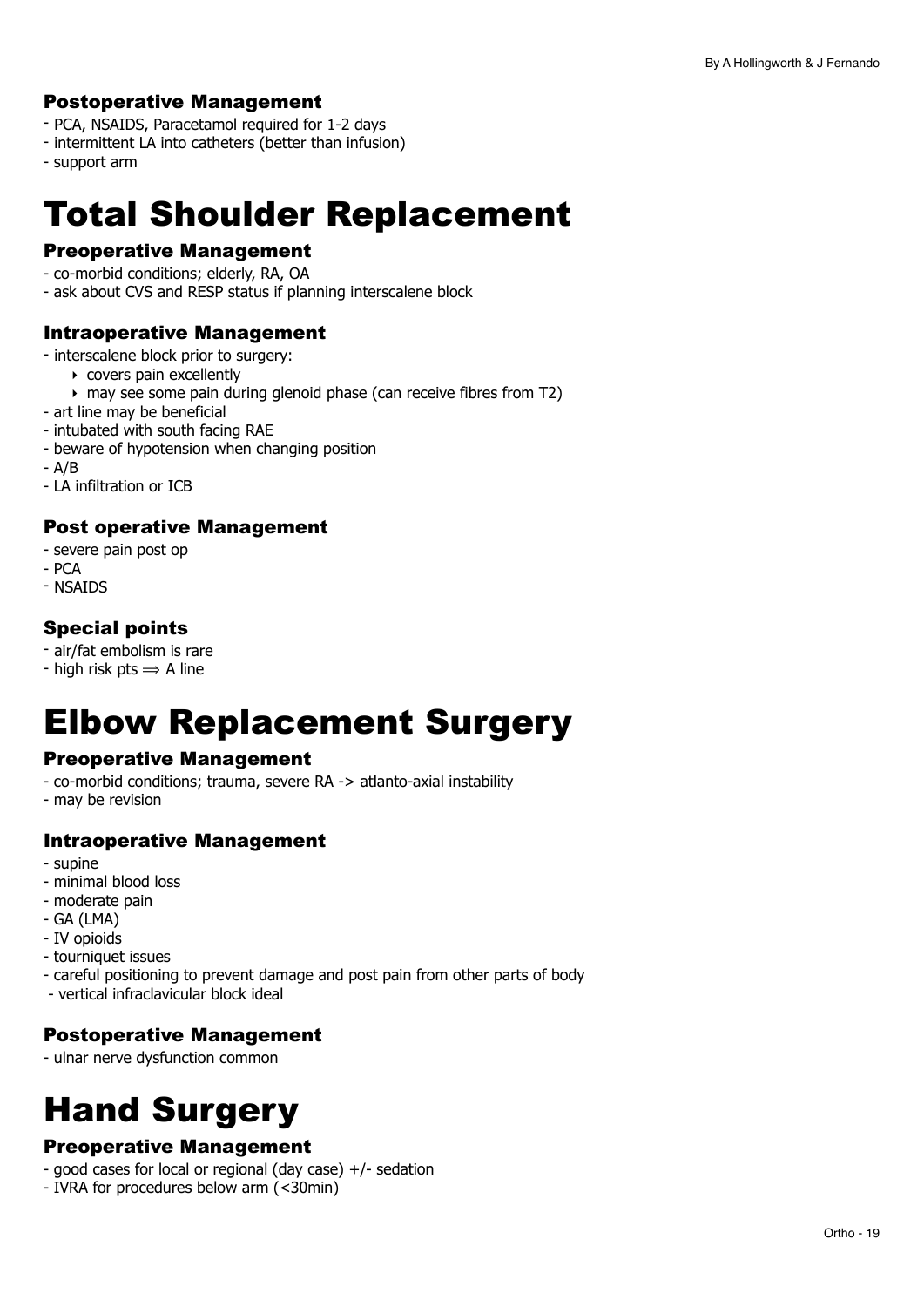- make full assessment for GA
- needs to able to lie down flat for duration of surgery if awake
- empty bladder

#### Intraoperative Management

- tourniquet issues
- full monitoring
- axillary block ideal +/- augmentation lower in forearm if needed  $\mapsto$  of infra/supraclavicular blocks
- be ready to convert to GA

#### Post-operative Management

- if just soft tissue -> usually mild pain
- if involving bone -> increased pain

## <span id="page-19-0"></span>Major Trauma Surgery

#### Preoperative Management

- ATLS guidelines
- make own assessment of injuries
- review all investigations (including CXR)
- be aware of developing life threatening injuries -> tamponade, TP, haemorrhage, spinal cord injury, fat embolism
- damage control surgery important negotiate with surgeons what can be delayed
- warm
- don't delay life saving surgery
- severe TBI (GCS  $<$ 8) = 50% have C spine injury
- complete transection of C spine very unlikely: generally anterior or central cord syndrome

#### Intraoperative Management

- Airway RSI, N/G
- Breathing ventilator strategy based on injuries
- Circulation
	- ‣ large access,
	- $\rightarrow$  permissive hypotension until surgical control of bleeding obtained,
	- $\rightarrow$  level 1, fluid warmer,
	- ‣ art line when appropriate, CVL not a priority (fem line may be better than IJ)
	- ‣ aggressive treatment of blood loss to prevent 4Hs (hypothermia, hypoxaenmia, hypovolaemia hypocoagulability)
- Disability remember BSL and TBI care
- Exposure warm

-> if things deteriorating go back to A, B, C, D and E -> diagnose and treat

- ‣ ↓bp & ↑HR ≈ ↓volume, PTX, tamponade, fat/air embolism
- ‣ ↓SpO2/↓PaO2 ≈ PTX, embolism
- ‣ ↑bp ≈ pain ↑ICP, traumatic disruption of thoracic aorta

#### Post-operative Management

- thorough hand over to team taking over care

## <span id="page-19-1"></span>Cervical Spine # Fixation

- operations;
- 1. stabilisation (halo, skull tongs, plaster jacket) -> pain control and prevention of malposition
- 2. definitive fixation of bony column

- d/w surgeon approach which can vary: anterior, prone, through mouth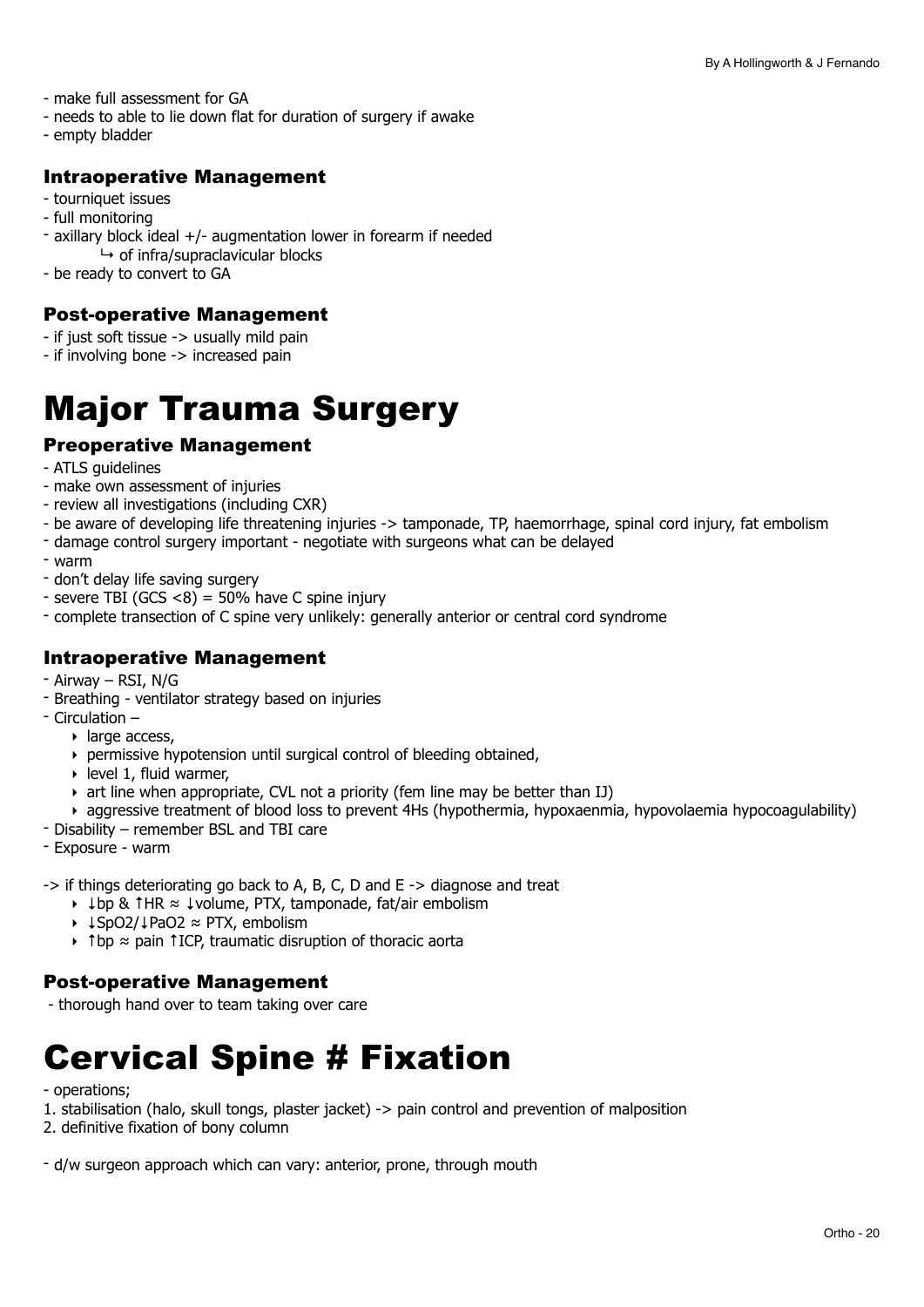#### Preoperative Management

#### **HISTORY**

- ATLS work up
- comorbidities; RA, neurogenic shock (bradycardia and hypotension)
- quantify degree of respiratory failure

EXAMINATION

- neurological examination

INVESTIGATION

- review x-rays, CT's and MRI

#### MANAGEMENT

- perform full neurological examination to assess level of spinal cord injury
- assess need for post operative ventilation

#### Intraoperative Management

- airway;
	- ‣ AFOI (nasal/oral) coughing can be very uncomfortable
	- ‣ asleep FOI
	- ‣ direct laryngoscopy with inline stabilisation may still see neck movement  $\rightarrow$  chin lift/jaw thrust likely to cause as much Cx movement as DL
	- ‣ video laryngoscopy
- can't use sux 48 hours 9 months after injury
- positioning cares
- long operation
- invasive monitoring
- IDC
- hypothermia cares
- anterior approach (supine with head up, sometime transoral approach)
- posterior approach (prone -> get surgeon to control neck, log roll, I should hold ETT, some complete AFOI and then get patient to position self!)
- prevent neuro deterioration during anaesthesia:
	- ‣ neutral head position
	- ‣ optimise spinal cord perfusion (protect recruitable zone of injury):
		- $SCPP = MAP (CSF + CVP)$
		- keep MAP >80 (similar to CPP or ICP goals)
	- ‣ monitor cord function eg MEP, SSEPs
- blood loss minimal
- judicious use of fluids and pressors

#### Post-operative Management

- neurological examination early
- ICU if high spine injury requiring ongoing ventilation
- minimal pain
- NSAIDS
- PCA

#### Special Points

- acute spinal cord lesions
	- ‣ assoc with neurogenic shock (↓HR, ↓MAP)
	- ‣ use fluid & vasopressors guided by CVP
- later see spinal hyper-relexia
- tracheostomy not advised if pt for ant fusion due to required approach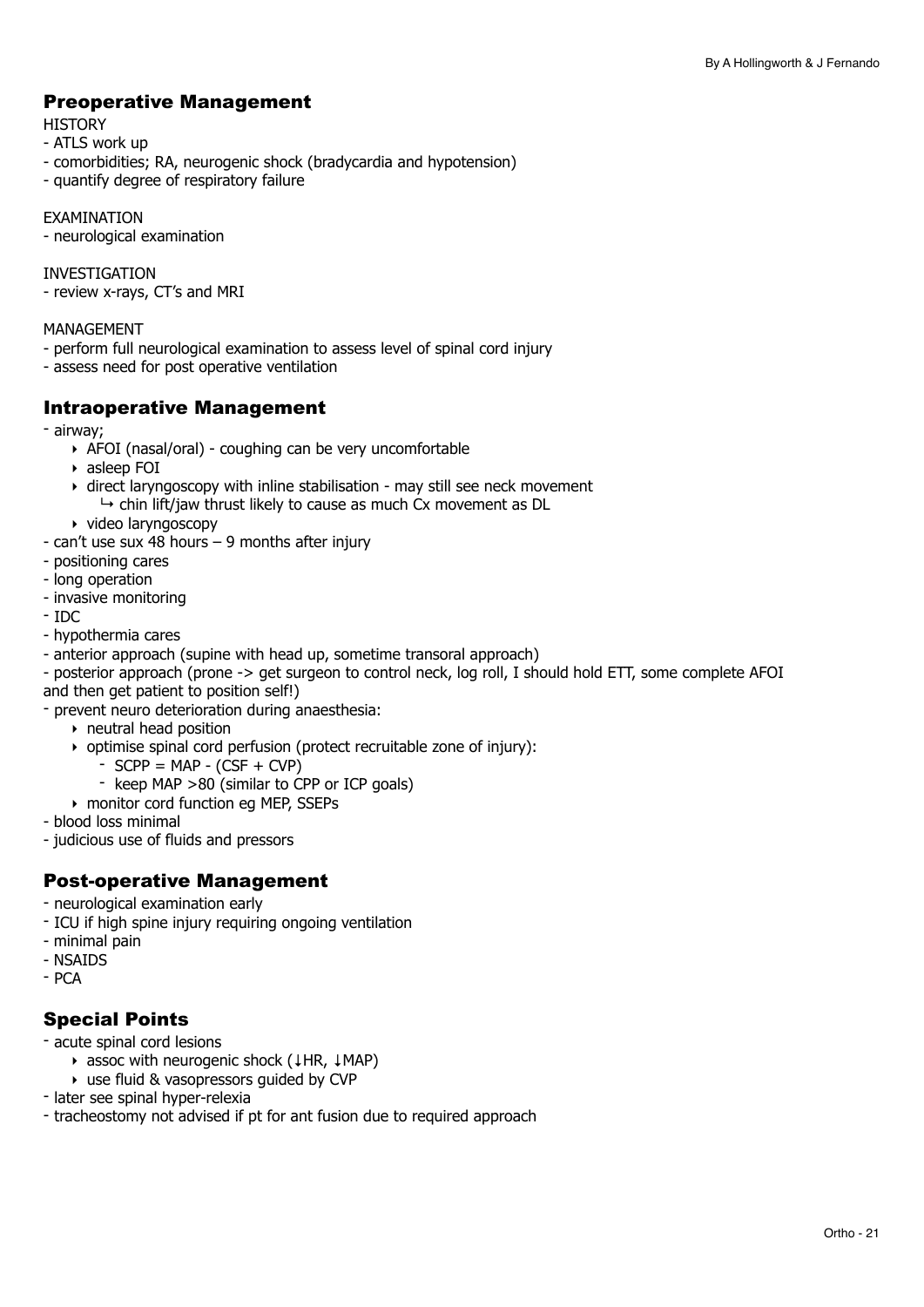## <span id="page-21-0"></span>Other Cervical Spine Surgery

#### - operations generally done to

- ‣ relieve compression of cord or roots from:
	- spinal stenosis congenital, tumours, infection, dis protrusion, RA
	- cervical spondylosis osteophytic projections it intervertebral joints
- ‣ improve stability which can lead to stenosis:
	- trauma
	- infection
	- tumours
	- RA

### Cervical Instability

Table | Definitions of instability

#### Some definitions of instability

1. Symptomatic

'Loss of the ability under normal physiologic loads to maintain relationships between vertebrae in such a way that there is neither initial nor subsequent damage to the spinal cord or nerve roots, and there is neither development of incapacitating deformity or severe pain'<sup>1</sup> 2. Radiological measurements (a) Translation C1-C2: anterior atlanto-dental interval >5 mm, posterior ADI <13 mm  $C2-T1$ : > 3.5 mm between points on adjacent vertebrae (b) Angulation

 $>11^{\circ}$  between vertebrae

These values have been widely used, but there is a poor correlation between radiographic abnormality and neurological symptoms and signs

3. Integrity of anterior and posterior spinal columns

The spine can be thought of as two columns (anterior and posterior), anterior column disruption tending to make the spine unstable in extension and posterior column damage favouring instability in flexion

 $-RA$ 

- $\rightarrow$  asymptomatic instability 50% of pts with atlanto-axial subluxation (AAS) will be unaware of it
- $\rightarrow$  AAS symptoms = pain (neck, occipital, facial), subtle neurology, sudden death
- ‣ flexion extension views controversial
- Instability below C2:
	- $\epsilon$  = 2 column approach (ant & post)
	- $\rightarrow$  1 column intact = functionally stable (not evidence based)
- Occipito-atlano-axial (OAA) instability:
	- ‣ column approach no appropriate
	- ‣ commonest pattern is anterior AAS instability
		- >3mm abnormal gap between C1 & peg C2
		- due to lax transverse & apical dental ligs
		- seen in Downs, RA, infections head & neck
- Immobilisation is standard but:
	- $\rightarrow$  no grade 1 evidence to support its practise

### **Complications**

- Post op airway obstruction:

- ‣ not uncommon post ant Cx spine surgery:
	- haematoma
		- generalised oedema
- $\triangleright$  usually  $>6$ hrs later
- ‣ presentation:
	- stridor is unusual swelling is supraglottic
	- subjective SOB with need to sit upright
	- normal SpO2 until very late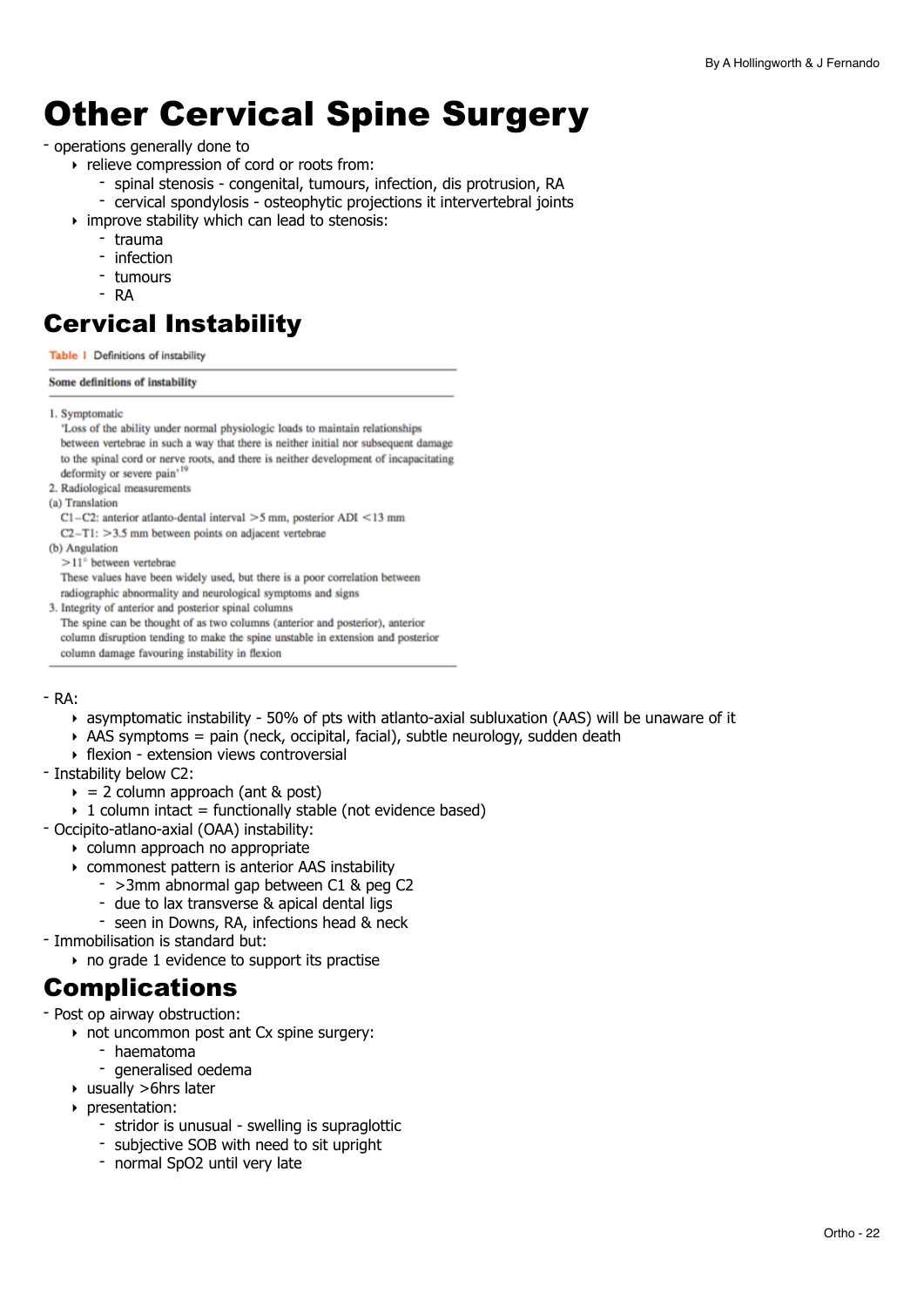- drain in neck does not help
- ‣ Rx:
	- medical: heliox, dex, adrenaline neb
	- definitive: reintubation in sitting. AFOI or inhalational SV technique with bougie
- Eye damage:
	- ‣ corneal abrasion poor taping
	- ‣ ischaemic optic neuropathy (ION) prone
	- ‣ central retinal artery thrombosis (CRAT) inappropriate ext pressure

### <span id="page-22-0"></span>Limb #'s

- Long bone # complications:

- ‣ haemorrhage
- $\rightarrow$  arterial injury  $\rightarrow$  ischaemia
- $\rightarrow$  nerve injury
- ‣ DVT
- ‣ compartment syndrome
- ‣ fat embolism syndrome

#### Preoperative Management

- MUA -> ORIF
- quantify other injuries
- if has mod-severe TBI (<24hrs) then non-life saving surgery should be delayed
- is c-spine cleared?
- ALTS review

#### Intraoperative Management

- operation duration can be minutes to hours
- may need RSI
- blood loss can be variable
- A/B prophylaxis
- be aware of fat embolism
- if TBI: may need ICP monitoring +/- post operative ventilation

#### Post operative Management

- analgesia
- RA can mask compartment syndrome or can miss radial nerve damage post humeral # reduction and repair.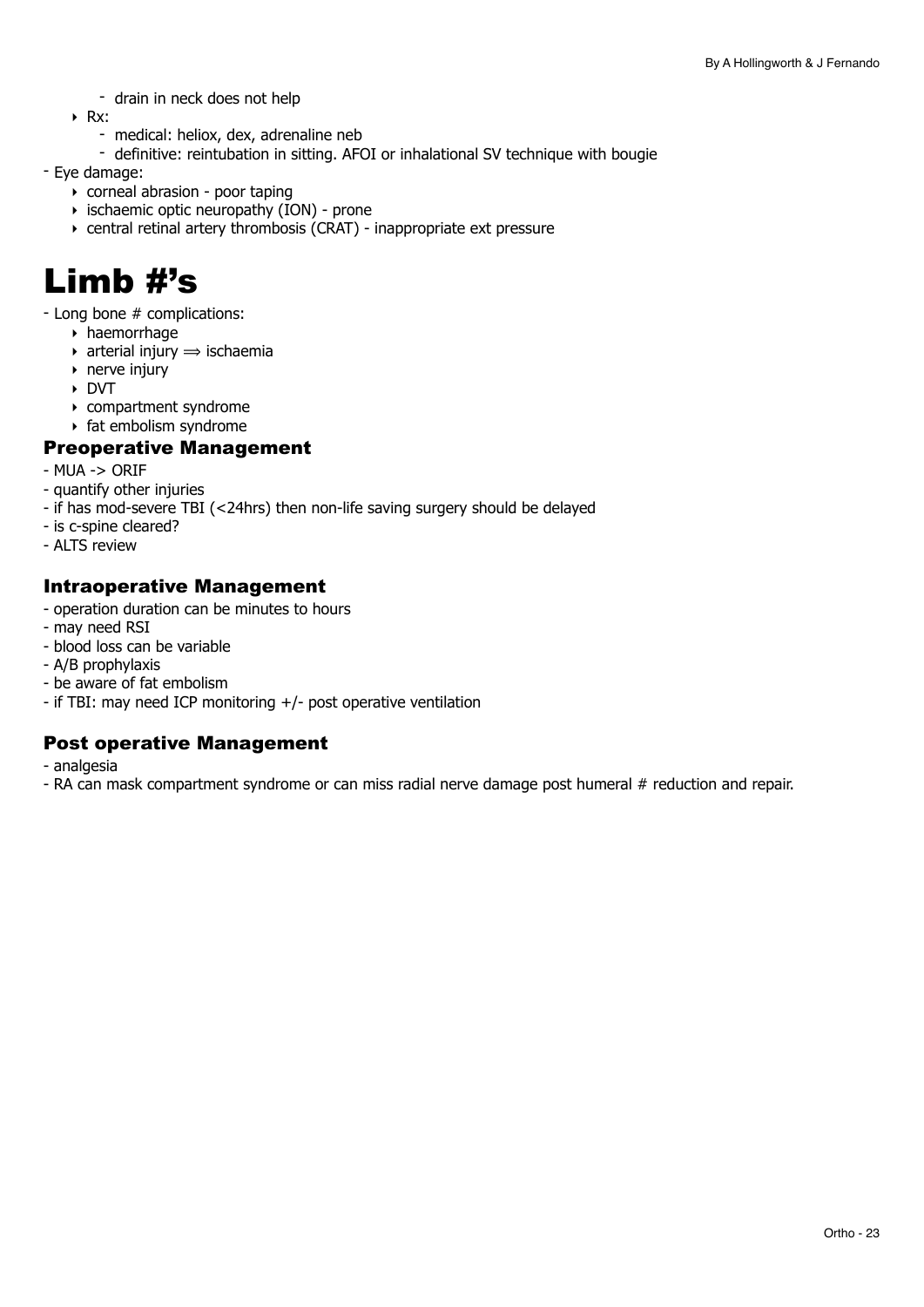# <span id="page-23-0"></span>Procedures/Issues

### <span id="page-23-1"></span>IV Regional Anaesthesia (Biers Block)

- Agent = prilocaine 0.5% (preservative free)
- Dose = dependent on arm size normal dose for average arm size = 50mL of  $0.5% = 250mg (= 3mg/kg)$
- Maximum safe dose = 6mg/kg

#### - Other options

- $\rightarrow$  lignocaine however this has a lower therapeutic range with max dose of 3mg/kg
- ‣ procaine
- ‣ chloroprocaine

#### **Reasons for using Prilocaine:**

PC

- cheap
- preservative free (decreased thrombophlebitis, increased block efficacy)
- readily available
- registered for IV block use
- no pain on injection (unlike chlorprocaine)

#### PD

- proven efficacy with technique
- fast onset
- offset determined by tourniquet time so duration of action irrelevant
- low CNS:CVS toxicity compared to other agents

#### PK

- increased Vd and PB -> decreased plasma concentration so decreased toxic risk
- is the most rapidly metabolised amide A
- significant pulmonary extraction -> decreased plasma concentration when cuff deflated
- THUS is safer in the event of accidental arm torniquet deflation
- minimum torniquet time (prilocaine 15min, lignocaine 20min)

- risk of metHb (problem with dose >600mg or G6P deficiency) -> but can be readily treated with methylene blue (1-2mg/kg)

#### Benefits of Biers Block

- safe

- quick to establish and set up
- cost effective
- doesn't required theatre (can be performed in ED with full resuscitation equipment available)
- good analgesia
- no pain on injection of prilocaine
- accepted technique
- patient not exposed to side effects of GA (POCD, MI, CVA, PONV, nerve injury, aspiration, failed airway)
- minimal post operative complications (can be discharged)
- patient is awake and can report any adverse symptoms

#### Disadvantages of Biers Block

- risk of accidental tourniquet release/failure with subsequent LA toxicity
- methaemaglobinaemia with prilocaine
- tourniquet risks (nerve, muscle, vascular damage, tourniquet pain, hypotension from products of anaerobic metabolism @ cuff deflation)
- patients aware of manipulation (may have vasovagal)
- requires special equipment (IV x 2, full resuscitation equipment, monitoring, tourniquet)
- requires fasted patient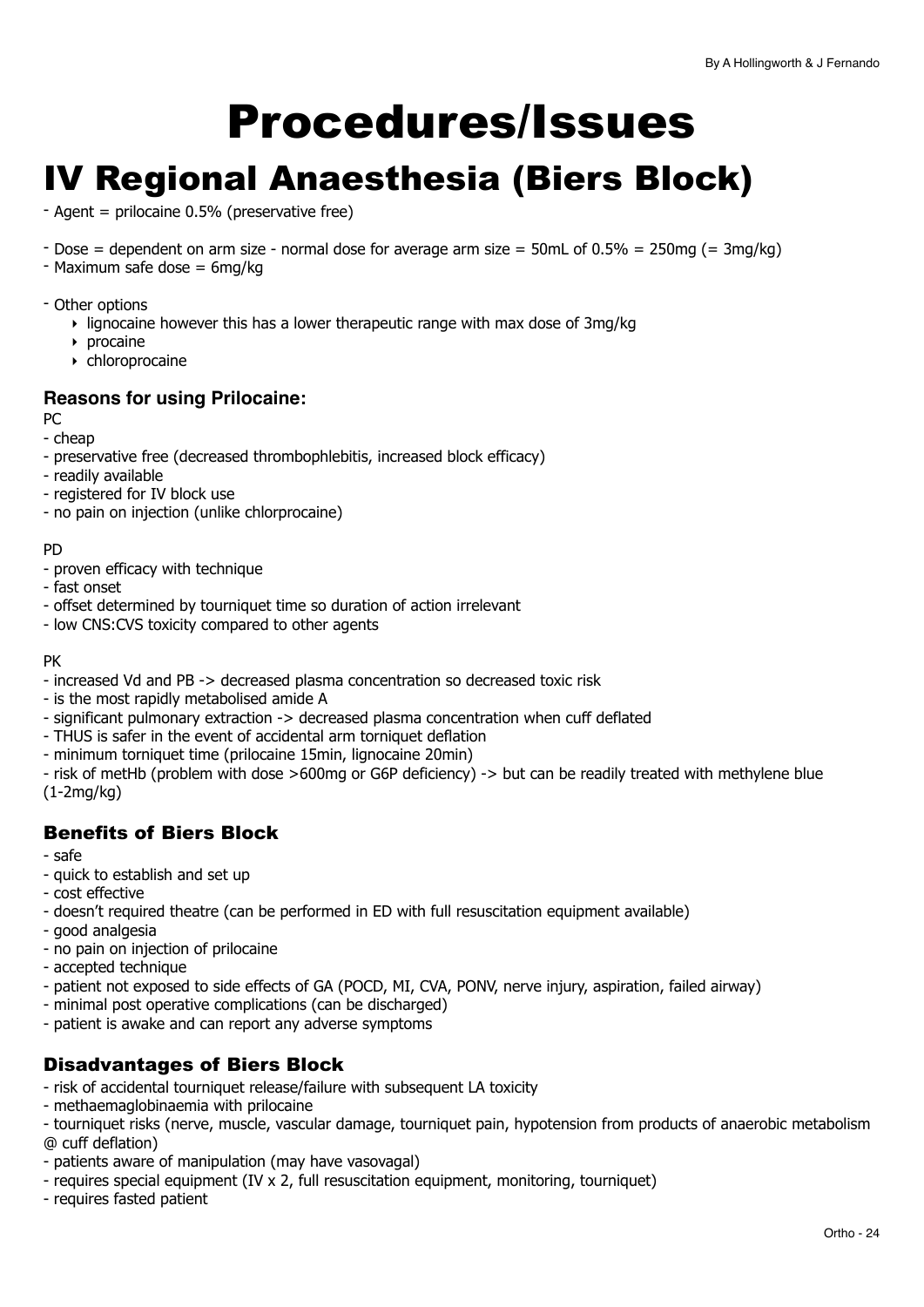- not 100% reliable -> some patients get breakthrough pain on manipulation

- no postoperative analgesia

## <span id="page-24-0"></span>Beach Chair Position

### Problems

- Access to Airway limited
	- ‣ intubate patient (LMA may become dislodged intraoperatively)
	- ‣ patient not in optimal position for emergent re-intubation
	- $\rightarrow$  securing ETT with tape and ties
	- ‣ ensuring there is no tension on ETT from circuit
- Eye compression appropriate padding and protective lenses
- Vascular compression appropriate padding
- Nerve Injury:
	- ‣ brachial plexus risk of stretching if head laterally tilted away from surgical site
	- ‣ ulnar nerve risk of compression neuropraxia if elbow flexed and ulnar groove against hard surface (use pillows and padding to protect)
	- ‣ occipital nerve compression
	- ‣ auricular nerve compression
	- ‣ sciatic nerve compression at knee provide some knee flexion
- MSK patient palling off
- IV access difficulty
- Eye blindness 2nd to hypotension/compression of eye
- DVT prophylaxis
	- ‣ TEDS
	- ‣ intermittent, pneumatic calve compressors
	- ‣ preoperative LMWH
- Hypotension:
	- ‣ can be multi-factorial ->
		- bleeding,
		- ↓VR from legs (below level of RA),
		- preoperative dehydration,
		- side effect of anaesthetic drugs
	- ‣ cerebral hypotension possible despite normal NIBP @ arm head above BP measurement
		- this may lead to watershed infarcts
		- use IVF & vasopressors, gentle induction, compression stockings to increase VR
- Venous Air Embolism (VAE)
	- ‣ operative site is above the RA in the beach chair position
	- $\rightarrow$  large vein accessed  $\rightarrow$  air ingress  $\rightarrow$  embolism into pulmonary capillary bed  $\rightarrow$  +Q with acute right heart failure  $\Rightarrow$  hypoxaemia and cardiovascular collapse.
	- ‣ communication with surgeon
	- ‣ preoperative assessment of PFO
	- ‣ saline to flood surgical field
	- ‣ intraoperative TOE to detect bubbles
	- ‣ if occurs; declare emergency, call for help, FiO2 1.0, lay patient down in left lateral position, place gentle pressure over jugular veins, flood surgical site with saline, if CVL insitu and is placed in RA -> aspirate, turn N2O off if using, supportive care.
- Massive Bleeding
	- ‣ large vessels surrounding the shoulder joint (axillary and subclavian vessels)
	- ‣ ensure coagulation normal and anti-platelet medication minimised
	- ‣ careful surgical technique important
	- $\rightarrow$  if bleeding is intrapleural -> emergency chest drain placement may be indicated
- Pneumothorax:
	- ‣ careful surgical technique required
	- ‣ if pleural or lung parenchyma breeched:
		- declare an emergency, call for help,
		- assess and manage A, B, C.
		- On table CXR or PTX,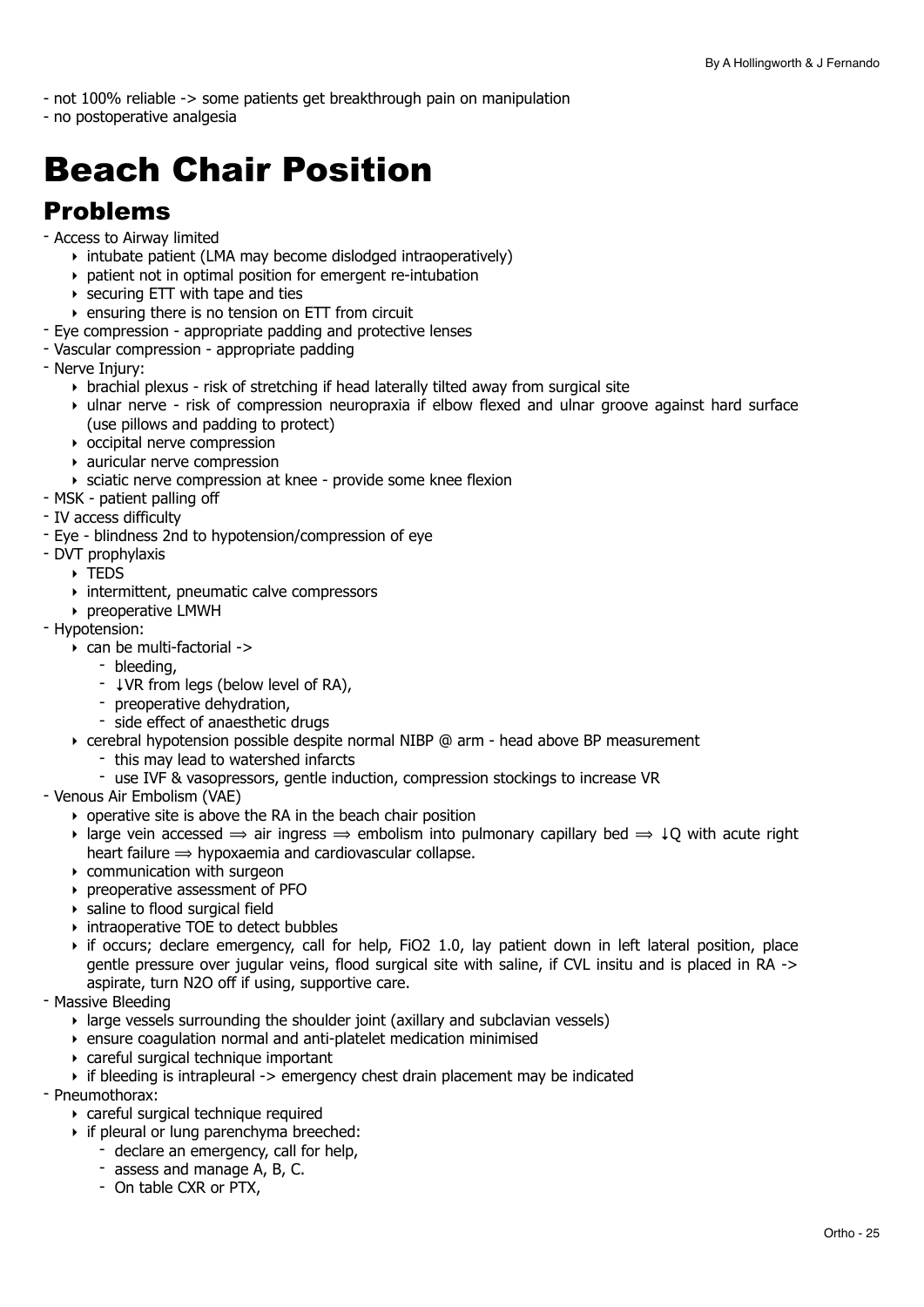- chest drain insertion should be carried out urgently as patient at risk of developing tension pneumothorax

## <span id="page-25-0"></span>Prone Position

### Problems

- Limited access to the Airway
	- ‣ must be secured properly
	- $\rightarrow$  check position after turning patient
	- ‣ use an non-kinking ETT (reinforced)
	- ‣ ensure there is no bulky attachments pressing into face
	- $\rightarrow$  a throat pack can be used to decrease the amount of secretions draining onto pillow
- Post-operative blindness:
	- ‣ 2 forms:
		- posterior ischaemic optic neuropathy:
			- from a decrease in perfusion pressure to the pial blood vessels supplying optic nerve
			- RFs = male, obese, >6hr surgery, anaemia, ↑blood loss
			- No clear preventable factors
		- central retinal artery occlusion: from direct pressure on globe  $\Rightarrow$  1IOP  $\Rightarrow$  4 perfusion
	- ‣ 1:60,000 to 1:120,000
	- ‣ risk factors include; spinal surgery (70% of cases), anaemia, congenital absence of central retinal artery, infection, venous obstruction, internal carotid dissection, blunt trauma of eye, cardiac arrest
	- ‣ should document eye checks 30min-hourly
	- ‣ minimise IOP by avoiding head down position (10 degrees of reverse trendelenburg ideal)
		- $\rightarrow$  Wilson frame associated due to dependant position of head
- Ventilation difficulties:
	- ‣ excessive pressure on the thorax and abdomen can causing high airway pressures
	- ‣ increased pressure on the diaphragm -> basal atelectasis and need for higher lung inflation pressures (particularly in obese patient)
- Potential nerve damage:
	- $\rightarrow$  arms are usually placed above head
	- ‣ be aware of brachial plexus stretching or it being pressed against mattress
	- $\rightarrow$  ulnar nerve = most common ink in closed claim
	- ‣ ensure axilla is not under tension after positioning
- Abdominal organ ischaemia:
- ‣ hepatic & pancreatic dysfunction due to ↑ed pressures
- Decreased access to monitoring & vascular access:
	- ‣ check lines after positioning
	- ‣ ensure all are adequately working before draping patient
- Hypotension:
	- ‣ increased blood loss
	- ‣ increased abdominal pressure -> compresses veins and decreases venous return -> hypotension or increase bleeding from surgical site
- Peripheral pressure areas:
	- ‣ breasts, genitalia, nose, eyes, chin, elbows, knees and ankles
	- ‣ pillows and pads should be used judiciously
	- ‣ monitor and move limbs every hour to prevent pressure necrosis
- Risk to staff when positioning patient:
	- ‣ when turning patient from supine -> prone and back again
	- ‣ may require log rolling
	- ‣ risk to patient if axial twisting take place (particularly if spine unstable)
	- ‣ there are mechanical hoists that can help with this procedure
- Difficulty interpreting CVP:
	- ‣ because of difficulty estimating level of RA
	- ‣ rarely required
	- ‣ trend can be followed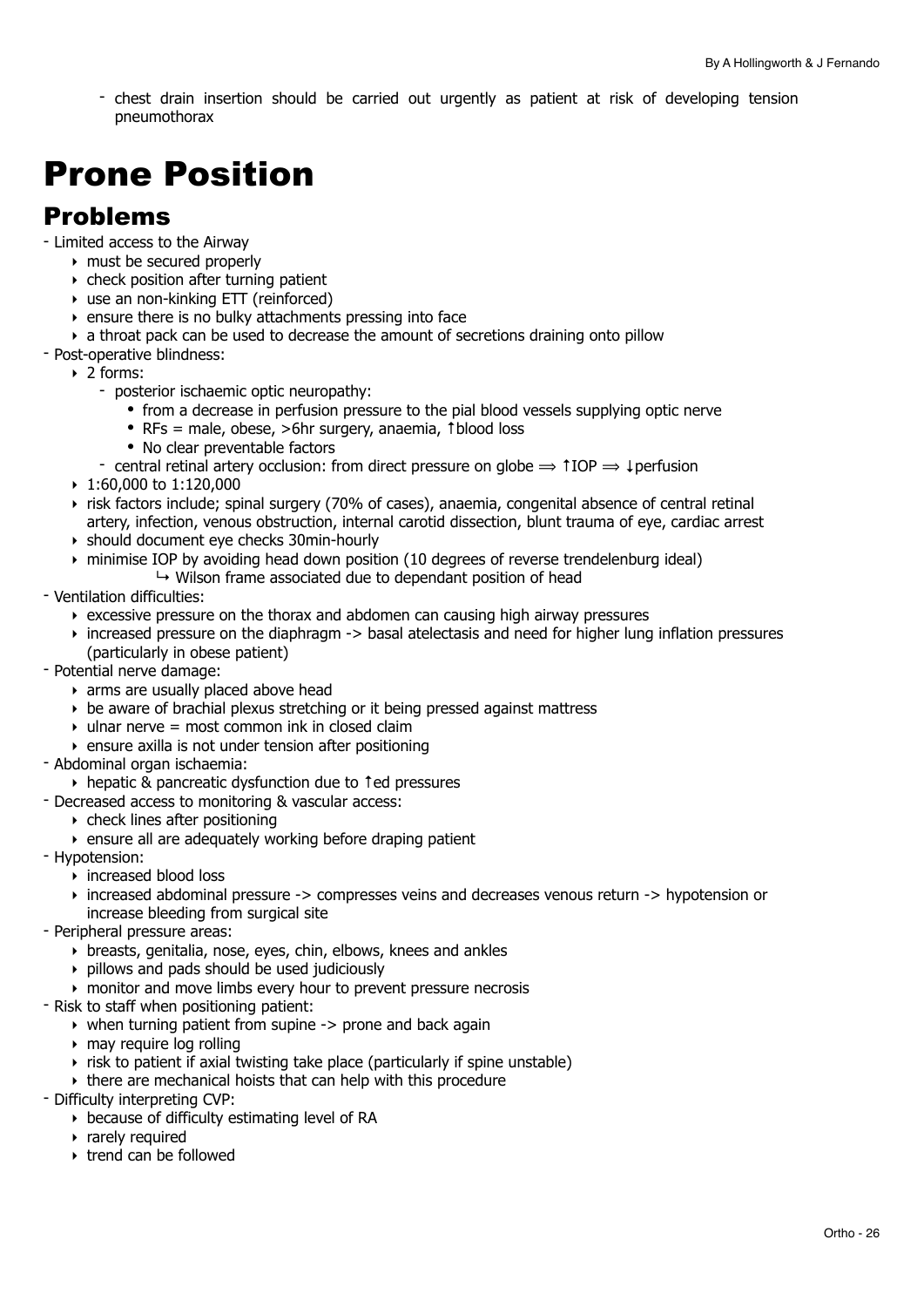## <span id="page-26-0"></span>ERAS After LL Arthoplasty

#### - key concepts of ERAS:

- $\rightarrow$  improving preop care
- ‣ ↓physical stress of operation
- ‣ ↓post op discomfort
- ‣ earlier mobilisation & early supported d/c
- Key points:
- ‣ preop
	- optimisation of anaemia by GP
	- meds: gabapentin, simple analgesia incl NSAIDs, steroids
	- ‣ intraop:
		- non opioid spinal with propofol sedation
			- ↳ ↓s catheterisation rate to ~7%
		- ketamine 0.25mg/kg
		- TXA 10-15mg/kg (1-1.5g)
			- ↳ ↓transfusion need in TKJR to 1%
		- restrictive fluid regime
		- high volume ropiv 0.2% (with adrenaline 0.5mg) by surgeon
		- 150mls into joint capsule (or 100mls in <50kg, >80yrs, ASA III, IV)
	- ‣ postop:
		- cryocuff
		- gabapentin for 5/7
		- long actin opioid & PRN breakthrough
		- mobilisation day 0 to toilet
		- rescue pain plan:
			- femoral nerve block
			- epidural
			- PCA

- (no evidence that pt education ↓s LOS or pain but may ↓anxiety)

## <span id="page-26-1"></span>Necrotising Fasciitis

= progressive fulminant bacterial infection of subcut tissue which spreads rapidly though the fascial planes  $\Rightarrow$ extension destruction

- can spread through any part of body
- most serious is necrotising soft tissue (NSTI)

#### Classification

- by microorganism
	- $\triangleright$  type 1:
		- most common
		- 4 diff organisms present: gram +ve cocci, gram -ve rods & anaerobes
		- most frequent in perianal & trunk in immunocompromised
		- Fourniers gangrene = NF in perineal, perianal & genital region
		- RFs: obesity, CRF, HIV, alcohol abuse, IVDA, trauma etc
	- ‣ type II:
		- grp A strep (pyogenes) alone or with staph aureus
		- generally body extremities
		- assoc with toxic shock syndrome & MRSA
	- ‣ type III:
		- gram -ve non microbial NF
		- uncommon
		- 30-40% mortality
	- ‣ type IV:
		- fungal Candida
- by location
- by depth of infection:
	- $\rightarrow$  stage 1 = erythema, tendernous, swelling, hot skin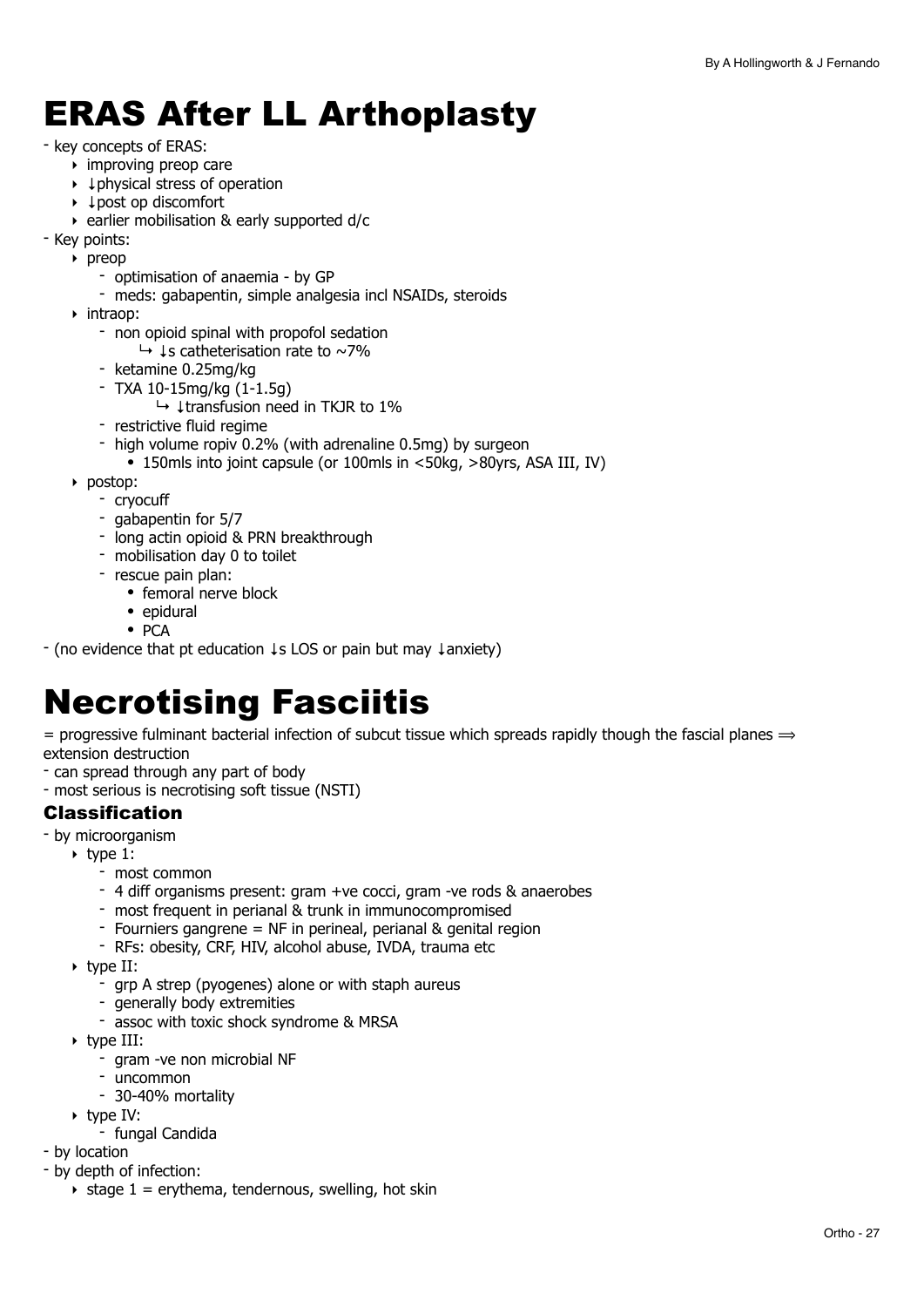- $\rightarrow$  stage 2 = formation skin bullae, blister, skin fluctuation
- ‣ stage 3: haemorrhagic bullae, crepitus, skin necrosis

#### Pathophysiology

- microbial invasion of tissues from perforated skin or internal organ
- bacterial growth in superficial fascia  $\Rightarrow$  release enzymes, toxins  $\Rightarrow$  spread through this fascia
- result is:
	- $\rightarrow$  thrombosis small vessels  $\rightarrow$  poor microcirculation  $\rightarrow$  profound ischaemia  $\rightarrow$  cell death
- early stages see:
	- $\rightarrow$  normal skin
	- ‣ chemical markers inconsistent with significance of infection

#### **Diagnosis**

- NF vs cellulitis similar but:
	- ‣ ↑pain compared with clinical findings
	- ‣ dermatological features:
		- skin may not look affected early
		- stage  $1 =$  erythema, swelling, hot but pain beyond erythema
		- stage  $2 =$  skin bullae, blistering (v rare in cellulitis)
		- stage 3: haemorrhagic bullae, crepitus, skin necrosis
	- ‣ lympangitis rare

#### Investigations

- clinical diagnosis
- gold standard = surgical exploration:
	- $\rightarrow$  fascial necrosis along planes
	- ‣ myonecrosis
	- ‣ lack of resistance to blunt dissection
	- $\triangleright$  lack of bleeding
	- ‣ foul smelling dishwater pus
- Bloods:
	- ‣ FBC like standard sepsis
	- ‣ Biochem:
		- ↑CK = myositis
		- ↓Ca = fat necrosis
		- other sepsis findings
	- $\rightarrow$  Blood cultures +ve in  $\sim$ 50% if group A strep
	- $ightharpoonup$  scoring systems do exist
- Tissue biopsy an option but slow
- Imaging:
	- ‣ can be useful but should not delay surgery if though indicated
	- $\triangleright$  CT = fasical thickening & enhancement with fluid & gas in soft tissue planes
	- $\triangleright$  MRI =
		- mode of choice given time
			- can differentiate necrotic & inflamed tissue

#### **Treatment**

- early diagnosis
- aggressive resuscitation
- surg debridement
	- ‣ most impt Rx
	- ‣ do early
	- ‣ often multiple debridements
	- ‣ vacuum dressings
- Abx:
	- ‣ cannot penetrate necrotic tissue
	- $\rightarrow$  empiric: tazocin + clindamycin
	- $\triangleright$  Group A strep = penicillin & clindamycin
- ICU support
- (hyperbaric O2 can enhance neutrophil action & switch off toxin production)